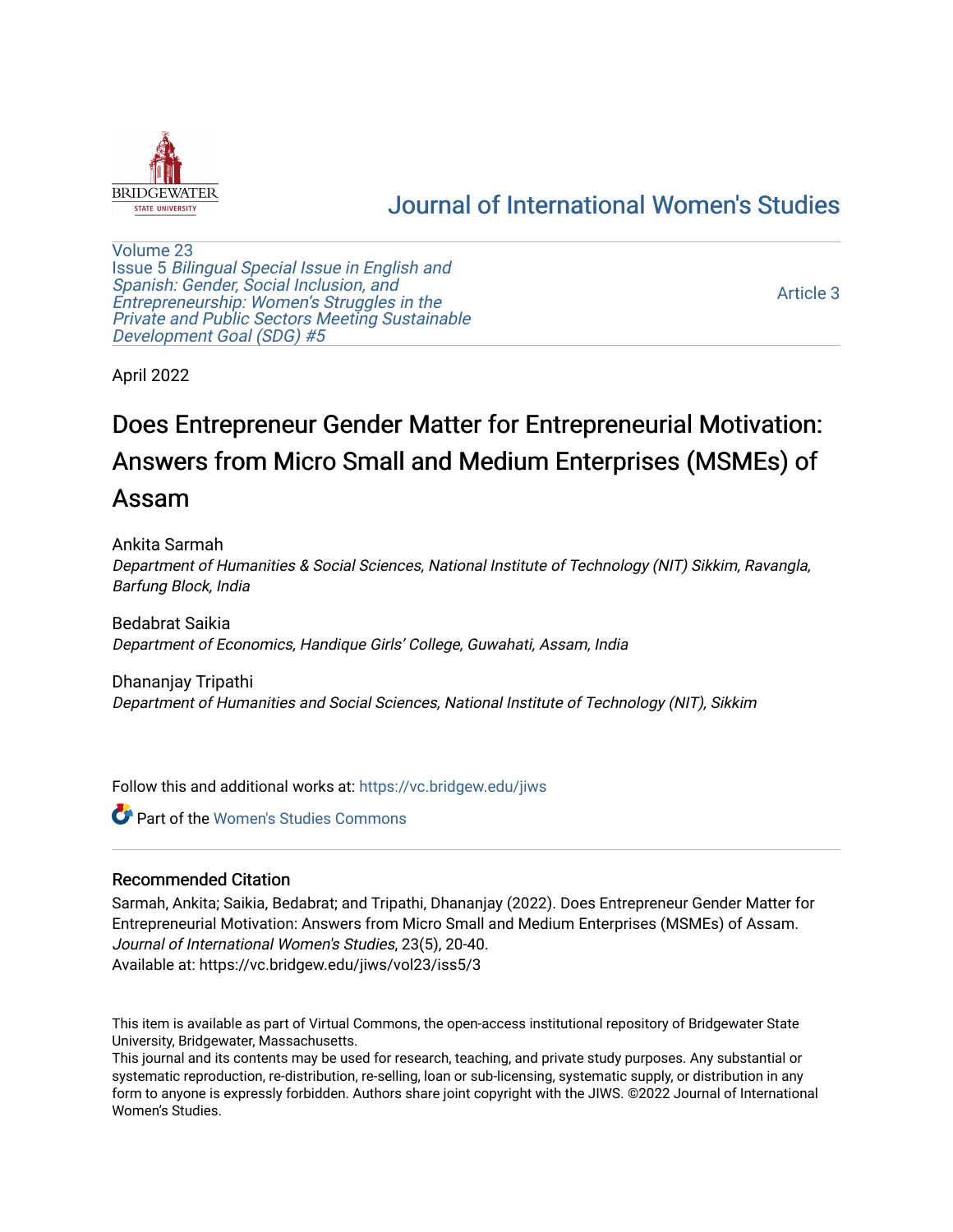#### **Does Entrepreneur Gender Matter for Entrepreneurial Motivation: Answers from Micro Small and Medium Enterprises (MSMEs) of Assam**

By Ankita Sarmah<sup>1</sup>, Bedabrat Saikia<sup>2</sup>, Dhananjay Tripathi<sup>3</sup>

#### **Abstract**

With regard to SGD-5, this study attempts to examine the association between entrepreneur's gender and their entrepreneurial motivation and to discover if entrepreneur's gender influences the motivation. The study further tries to see if entrepreneurial motivation varies on the grounds of entrepreneur's gender. Based on a qualitative approach, the study uses interview data of 320 MSME entrepreneurs from Assam, India. Two hypotheses—there is no association between entrepreneur's gender and the entrepreneurial motivation  $(H<sub>01</sub>)$  and there is no significant difference between the mean rank of male and female entrepreneurs with respect to their motivational factors (H0<sub>2</sub>)—are postulated and tested using Chi-Square and Mann Whitney test respectively. The Chi-Square and Cramer's V test findings corroborate a strong, positive, and significant association between (H01) entrepreneur's gender and their entrepreneurial motivations and further the Mann Whitney analysis acknowledged that motivational factors significantly vary across entrepreneur's gender  $(H_0)$  refuting the earlier studies. Due to society's gender perceptions, the relationship between entrepreneurial motivations and entrepreneurship differs between males and females. Men are relatively more drawn towards entrepreneurship than women. Male entrepreneurs are largely the outcome of force (46.9%), create (26.9%), and chance (26.3%) while females are of chance (55.6%), force (30.6%), and create (13.8%) motivational factors. From a policy perspective, female empowering policies should be of two-fold viz., first to economically strengthen them and second to spread awareness about their legal rights.

*Keywords***:** Entrepreneurial Motivation, Gender, Female Entrepreneur, MSMEs, SGD-5

<sup>&</sup>lt;sup>1</sup> Ankita Sarmah is a doctoral candidate in the Department of Humanities & Social Sciences, National Institute of Technology (NIT) Sikkim, Ravangla, Barfung Block, India-737139. Her area of research includes micro small and medium enterprises (MSMEs) and entrepreneurship, more specifically on women entrepreneurship. Prior to pursuing her Ph.D., the scholar completed her B.A in Economics (Hons) from Gauhati University, India and M.A in Agri-Business Economics from the prestigious Gokhale Institute of Politics & Economics (GIPE), Pune, Maharashtra, India[. ankitaamna@yahoo.in](mailto:ankitaamna@yahoo.in)

<sup>2</sup> Dr. Saikia is an Assistant Professor at the Department of Economics, Handique Girls' College, Guwahati, Assam, India since 2008. He has published numerous research articles in reputed international and national journals. He has authored two books: 'Agricultural Development in Arunachal Pradesh' and 'The Small Scale Tea Cultivation in Assam'. He has also edited four books: 'Gender Issues and Status of Women in India', 'Empowerment of Women in India: Challenges and The Task Ahead', 'Civil Societies and Socio-Cultural Harmony in Assam' and 'Rural Development in India: Challenges and the Tasks Ahead'. He completed two research projects sponsored by the University Grants Commission. He also acted as the consultant of research projects at the Centre for Micro Finance and Livelihood (an initiative of Sir Dorabji Tata Trust, Mumbai).

<sup>&</sup>lt;sup>3</sup> Dr. Dhananjay Tripathi: Dr. Tripathi holds the position of Assistant Professor in the Department of Humanities and Social Sciences, National Institute of Technology (NIT), Sikkim. He was awarded a minor research project by the Indian Council of Social Science Research (ICSSR) titled "The Occult Tradition of Shamanism in Sikkim: A Study of its Core Belief and Tribal Nature" in 2018 and another one titled "Impact of Covid-19 on Sikkim" in 2020 by ICSSR.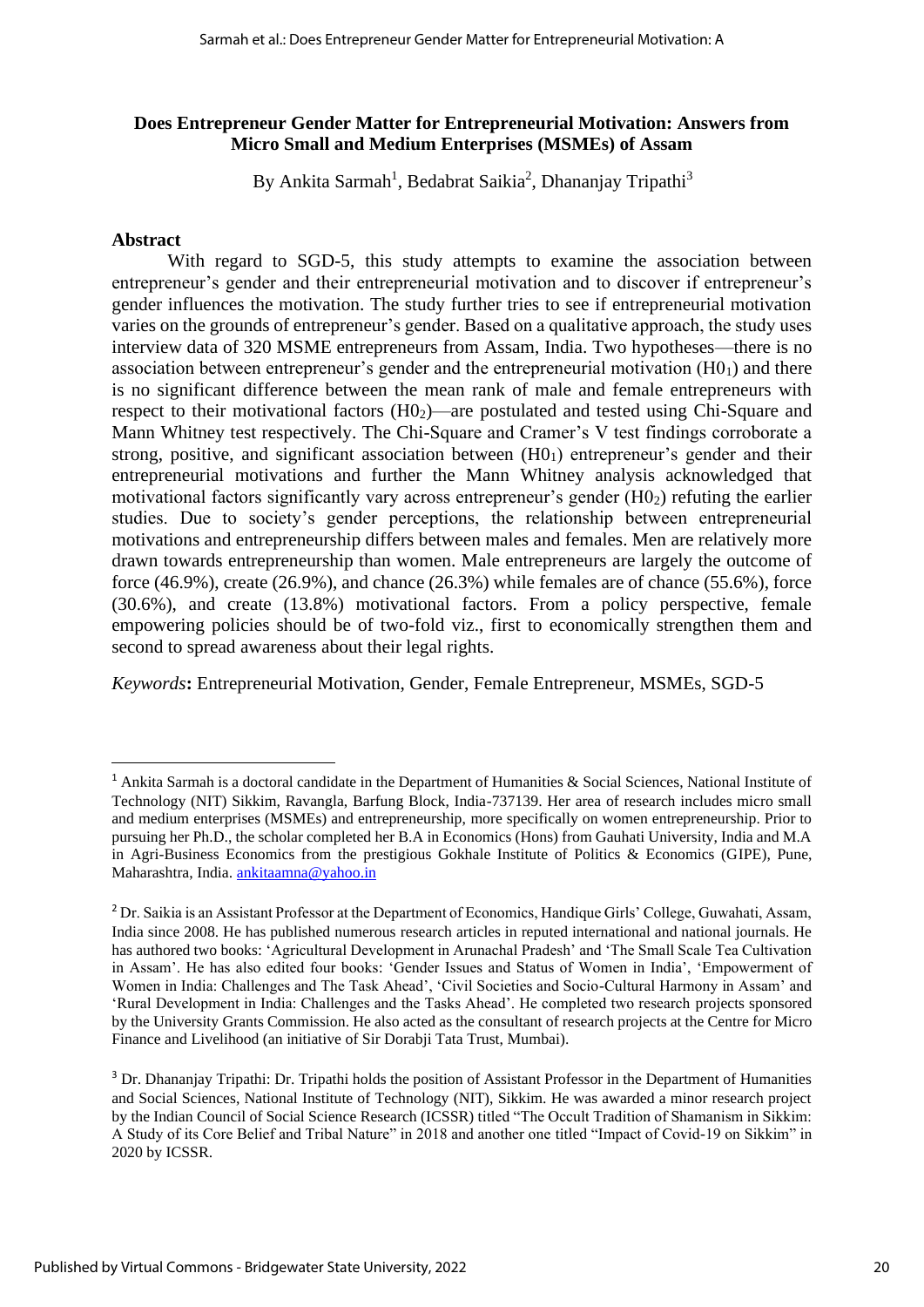#### **Introduction**

Women have been victims of socio-economic, political, and cultural discrimination across many societies for millennia (Cole, 2016). But economic freedom can largely liberate and counter such oppression (Conner, 2014). However, in a society dominated by the patriarchs, there is a tussle to achieve economic independence. Being socially marginalised, poverty of women and poverty of rural women in particular (Batana, 2013) is a global concern. Gender biases in resource allocation is rampant in many developing countries, including India (Sen and Anand, 1996). Until recently, women had no or limited access to medical and health care, food and nutrition, and ownership rights to land and other ancestral properties (Afza *et al*., 2010). Such biases can be attributed to favouritism for male wards coupled with the economic capacity of the family and the socio-cultural norms governing them. The World Economic Forum in its Global Gender Gap Report 2018 stated that it will take another 202 years to close the global economic gender gap at the current rate of progress. However, recently countries have made social inclusion and diversity their top agenda to mitigate the issues of gender biases in poverty and access to better education and health facilities (Demirgüç-Kunt and Klapper, 2012). Women are now diving into the non-agricultural sector for employment through entrepreneurship although their participation remains lower than their male counterparts (Cicchiello *et al*., 2020). The existence of a widespread gender gap among male and female entrepreneurs is well-known (Global Entrepreneurship Monitor, 2018). Yet women have earned laurels as successful entrepreneurs contributing to the country's economic development. Female entrepreneurship is trending as a global economic venture, calling the attention of policy framers, researchers, and the general masses. In the past few decades there has been a worldwide upsurge in the number of female entrepreneurs. But female entrepreneurs in India are not able to excel at par with their fellow peers from developed nations (Ghosh and Cheruvalath, 2007). The social construct of women's identity in India greatly differs from that of Western nations. Women here have restrictions to access resources and skill training, and the cultural doctrines assign them a subordinate position in society and often require the perusal of man (Venugopal, 2016). Four out of five women in India are not employed, and India's FLFP (Female Labor Force Participation) dropped to 20.5% in 2019 from 30.3% in 1990 (Global Gender Gap Report 2020). Lower FLFP in India can be ascribed to the constricting socio-cultural views for working women, lower educational qualification, gender wage gap, lack of safety policies, and flexible work-timings (Ratho, 2020). Only 8.9% of firms in India have women in top management positions, while for performing the same work women on average earn only 65.5% of what their male colleagues earn on an hourly wage basis (Global Gender Gap Report 2020). The MasterCard Index of Women Entrepreneurs 2020 has ranked India 49<sup>th</sup> among 58 countries of the world. The same report also claims that out of 100 business leaders in India, only 6-15 are females. India has a low women business leader representation of 14% and the Indian markets have sharply widened the gender gap for entrepreneurial activity; women's entrepreneurial activity rate has declined from 79.6% in 2017 to 62.1% in 2018 due to a rise in men's entrepreneurial activity rate from 10.3% to 14%. With a view to achieve gender equality, empower all women and girls, and ensure social inclusion and gender diversity in workspaces, the United Nations framed its Sustainable Development Goal Five (SDG) along with the other seventeen goals to be achieved by 2030. Against the backdrop of SGD-5, this study probes the association between entrepreneurs' gender and their entrepreneurial motivations to see if gender biases influence women's motivations. Gender is a sociocultural term and it differs from sex which is something biological and bodily (Fausto-Sterling, 1999; Pryzgoda & Chrisler, 2000). For Lips (2020, p.7) "*sex is an individual's biological maleness or femaleness*", or variations of intersex whereas "*gender is nonphysiological aspect of being male or female-the cultural expectations and roles for femininity and masculinity*". Assumptions about biological sex as binary are also rooted in cultural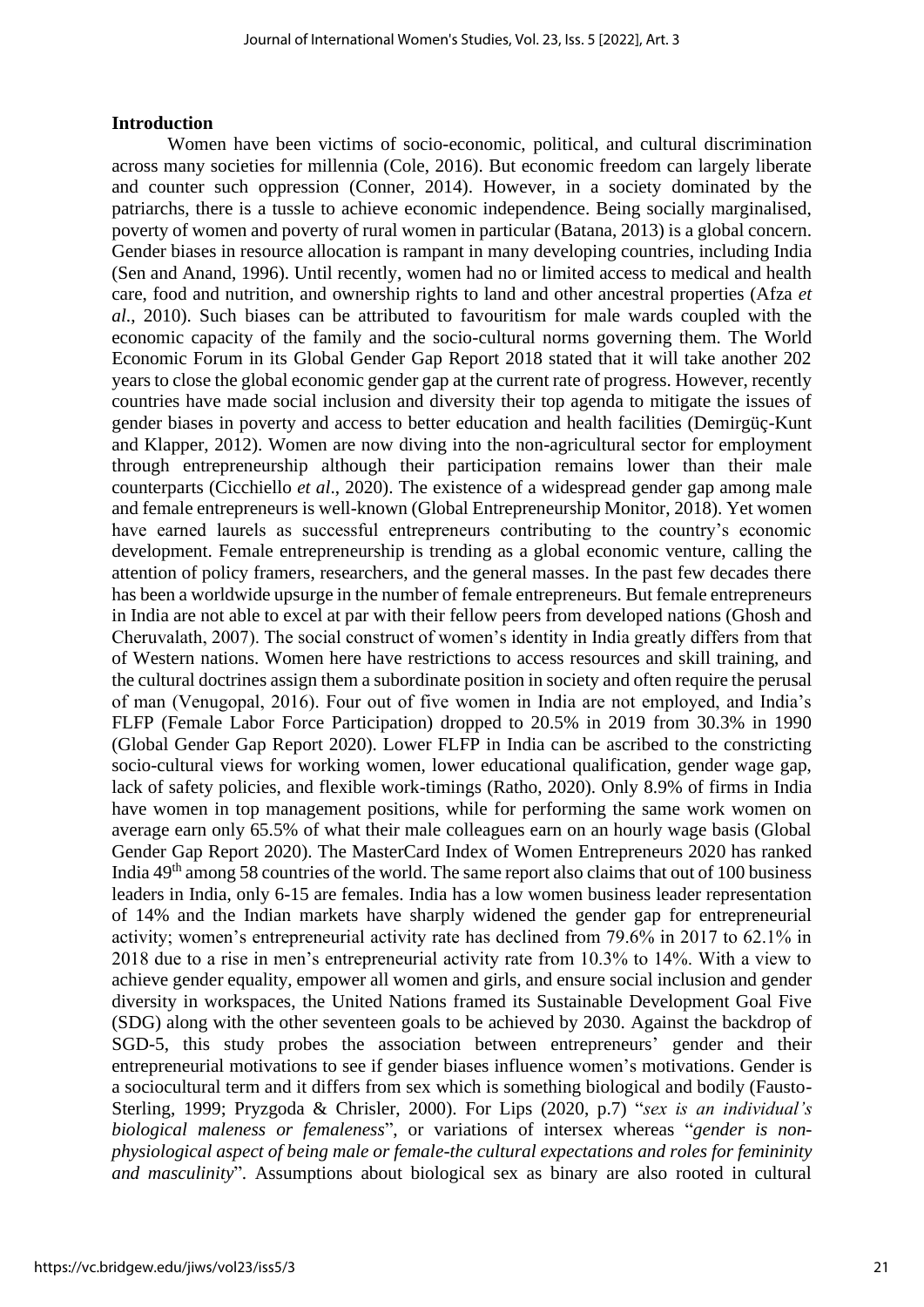ideologies. We seek to determine if entrepreneurial motivation varies on the grounds of an entrepreneur's gender. Building on earlier scholarship, this study intends to find the potential influence of gender on entrepreneurial motivations of individuals as suggested by Ajzen's (1991) Theory of Planned Behaviour (TPB). Ajzen, in attempting to explain the entrepreneurial motivation of an individual, establishes three concepts viz., entrepreneurial personal attitude (EPA), entrepreneurial perceived behavioural control (PBC), and subjective/societal norm (SN). Various studies like Haus, *et al*., (2013); Datta, (2020); Arshad, *et al*., (2016) examined if an entrepreneur's gender influences entrepreneurial motivation by using the Theory of Planned Behaviour. The results of these studies show that compared to women, men usually have a higher motivation towards entrepreneurship because subjective/societal norms play a pivotal part in influencing entrepreneurial motivations for women

There is an acute gap in research on gender equality and entrepreneurship, especially in managerial positions. Extensive research is required to explain the gender differences in entrepreneurial activities (Santos *et al*., 2016; Datta, 2020). Of the total studies on entrepreneurship only 10% is devoted to women (Welsh *et al*., 2014) and Europe and North America generate most of the studies (Venugopal, 2016). Our study fills in the gap by contributing to the scanty literature on gender equality and entrepreneurship especially in managerial positions by focusing on the motivational factors driving entrepreneurship. A study on entrepreneurship is incomplete without studying the entrepreneurial motivations for diving into entrepreneurial ventures (Datta, 2020). There is an absolute dearth of literature dealing with the entrepreneurial motivations of women entrepreneurs from developing regions of Assam or India (Khanka, 2009). Blending the sociological aspect of gender bias with the economics of entrepreneurship and economic growth, this study is a flag-bearer in showcasing the realities of gender gaps in entrepreneurial ownership, managerial positions, perceived intentions, motivations, and the nature of entrepreneurial activities all in a common platform. Our study adds both to the theoretical and practical aspects of entrepreneur's gender influencing the entrepreneurial motivations.

#### **Theoretical Framework & Relevant Literatures**

Entrepreneurship is undeniably influenced by the psychological factor of motivation and mental readiness (Marques *et al.,* 2012). Naffziger *et al*., (1994) explains why 'motivation' of the entrepreneurs during their early entrepreneurial period needs to be studied to answer why some individuals opt for entrepreneurship and how they vary from those who do not. Behavioral psychologists Kreitner (1995) defined motivation as a psychological process that gives behavior, purpose, and direction to an individual. Ismail *et al*., (2012) maintained that it is motivation which directly gives rise to the entrepreneurial decisions, and motivational factors stimulate the personal entrepreneurial behavior. Limbu and Bordoloi (2015) state that rural Assamese women lack motivation to be entrepreneurs. Several theories try to explain the complexities of the motivational factors, and Maehr and Meyer (1997, p.372) commented "*motivation is a word that is part of the popular culture as few other psychological concepts are*". Cooper's (1981) study highlighted three motivational factors for entrepreneurship viz., antecedent (background factors like family & genetic); the 'incubator organization' (the previous occupation or the nature of organization where the entrepreneur was engaged prior), and environmental factors (economic conditions, access to finance and support services). A few focused on two prime motivational factors, 'push' and 'pull' (Gilad and Levine, 1986; Watson *et al*., 1998; Hughes, 2006; Nasiri and Hamelin, 2018). Push denotes pushing someone into entrepreneurship often against their will, while pull describes pulling someone towards entrepreneurship. Some others have additionally divided the 'push' factor into 'chance' and 'force', and our study incorporates the terminology of studies that identifies three motivational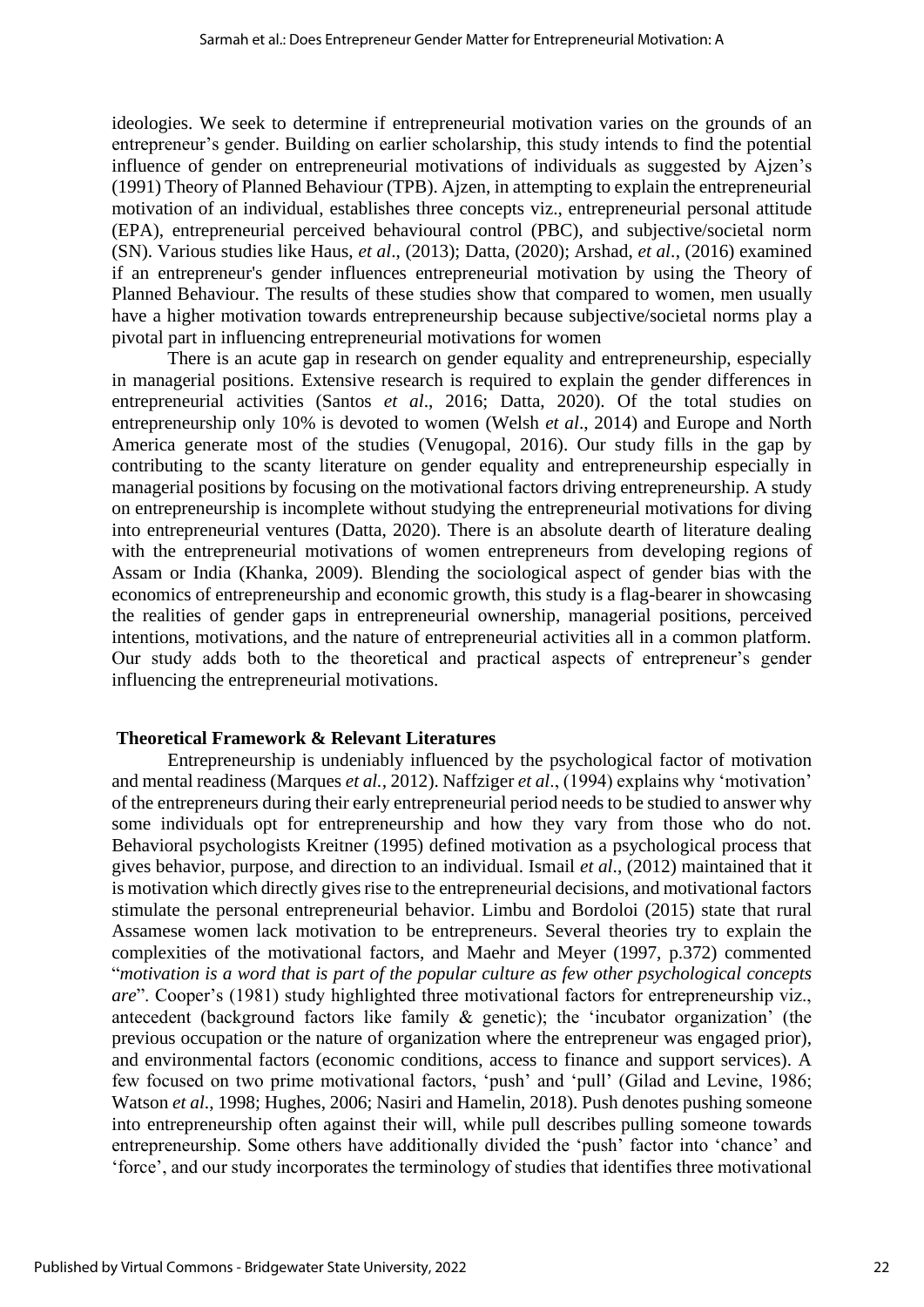factors viz., chance, force, and create or pull (Das, 2000; Walokar, 2001; Sinha, 2003; Ghosh and Cheruvalath, 2007; Tambunan, 2009; Singh and Raina, 2013). The chance category implies those who are in business by chance and not because they are truly motivated to be an entrepreneur. People often try to convert their hobbies into an economic endeavour or pursue their family business. Forced are entrepreneurs who are in business as they were forced or obligated by circumstances like death of the spouse or the bread earner or separation/divorce or financial crisis, unemployment, or termination. Created or 'pull' refers to the ones who are actually motivated or encouraged to be an entrepreneur or to be economically independent. The antecedents of such entrepreneurial motivations are best explained through Ajzen's TPB (Kolvereid, 2016; Griswold and Palmer, 2019).

#### *Entrepreneurial Personal Attitude (EPA) & Motivation*

EPA is the attitude or desire to become an entrepreneur (Ferri *et al*., 2018). Using Schumpeter's (1934) work, Carland *et al*., (1984) opined that women are in business to attain growth, innovation, and profits. Women are more likely to start a business as a challenge and opportunity of self-fulfilment while a few others opt as a means to exert control over the quality and the quantity of work and as an option to limitations in career growth (Belcourt *et al*., 1991; Vracheva and Stoyneva, 2020). Holland and Garrett (2015) concluded that success and profits are not the only criteria for the decisions to start a new venture. Individual differences, nature of the current business, and the context of the opportunity have an integral part in such decisions. For Khanka (2009) personal growth, recognition, autonomy, and the need for selfachievement are the prime motivating factors for Assamese women entrepreneurs. Works of Ojewumi, *et al*., (2018); Singh (1993); Rosa and Dawson (2006); Jennings and Brush (2013); Chaudhuri *et al*., (2020); Hutasuhut, (2018); Nasiri and Hamelin, (2018) have acknowledged that the entrepreneurial motivational factors are uniform across men and women. Yet the propensity of females to start a business is less, and they are generally less attracted to entrepreneurship (Aterido *et al*., 2011; Koellinger *et al*., 2013). This could be due to several factors like higher scarcity of capital (Brush *et al*., 2020); inaccessibility of markets and infrastructure (Lalhunthara, 2015); lack of role-models, networking, management, and other resources (Brush *et al*., 2004; Becker-Blease and Sohl, 2007), lack of prior work experience and trainings; limited family support; and gender perceptions and low confidence (Hisrich and Brush, 1984; Belcourt *et al.*, 1991; Fisher *et al*., 1993; Das, 2012). Moreover, self-employment or entrepreneurship is perceived as a disadvantage by the women fraternity (Wincent and Ortavist, 2009) owing to a multitude of factors like priority of family obligations (Wentling, 1996; Rathna, 2016), marriage (Tharenou and Conroy, 1994); support from the family (Mali, 2004; Limbu and Bordoloi, 2015); family status and entrepreneurial family background (Davidsson and Honig, 2003); government policies (Pathak, 1972); educational qualification (Ghosh and Cheruvalath, 2007); pregnancy, motherhood, and maternity leave (Bhagat, 2007; Wincent and Ortqvist, 2009); household chores and drudgeries (George *et al*., 2009); national culture of 'individualism' (Cassar, 2007); and unemployment and flexibility of working hours (Georgellis and Wall, 2005; Ratho, 2020). EPA is seen to be negative among females and studies like those conducted by Arora and Jain, (2019); Veena and Najaraja, (2013); Cornwall, (2011); Griswold and Palmer, (2019) have clearly stated that males and females have different motivations for starting an enterprise.

#### *Entrepreneurial Perceived Behavioural Control (PBC) & Motivation*

PBC or Self-efficacy (ESE) in the general parlance is the self-belief that one has the capacity to undertake and perform an activity (Ferri *et al*., 2018). Studies have proven time and again that compared to men, women have low self-efficacy (Nowiński *et al*., 2019; Wilson *et*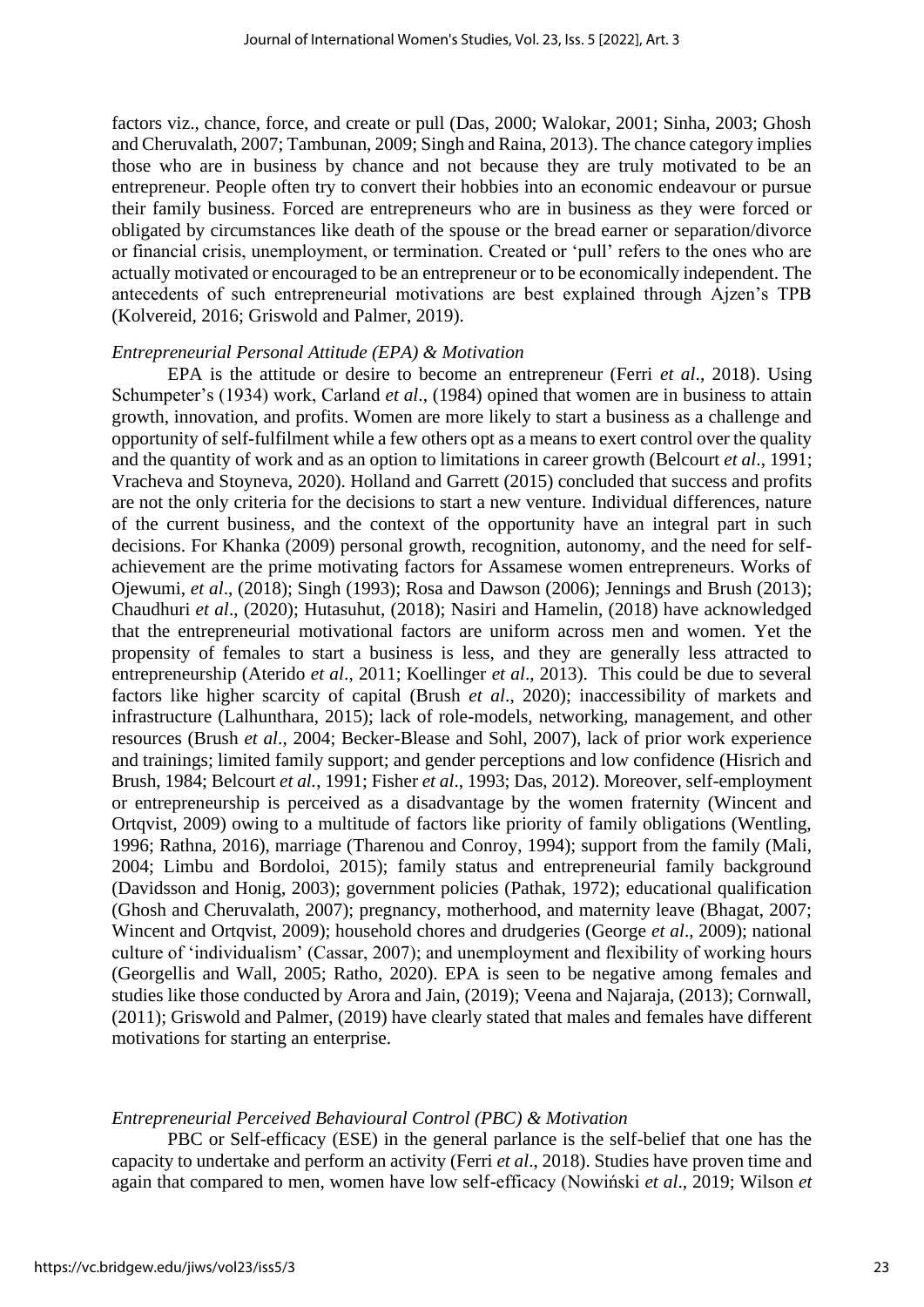*al*., 2007; Diaz-Garcia, and Jimenez-Moreno, 2010; Koellinger *et al*., 2013; Santos *et al*., 2016). Self-efficacy is a prerequisite for entrepreneurial motivation (Morales-Gualdron and Roig, 2005; Wilson *et al*., 2007). Female entrepreneurs are also found to have different attitudes towards business competition and risk-taking quotient; self-confidence and optimism; and differences in perception of business opportunities (Gneezy, 2003; Bengtsson, 2005; Dohmen *et al*., 2011; Koellinger *et al*., 2013). Opportunity cost and the roles attributed to women, and fear of failure as an entrepreneur and absence of social networks with fellow entrepreneurs and entrepreneurial role models instils a negative self-efficacy in women (Aldrich and Cliff, 2003; Wagner, 2004; Diaz-Garcia and Jimenez-Moreno, 2010; Dohmen *et al*., 2011; Koellinger *et al*., 2013; Shahriar, 2018). Contrarily, men have a higher self-efficacy and prefer entrepreneurship over other career options (Veciana *et al*., 2005; Langowitz and Minniti, 2007). Kumar *et al*., (2012); Pharm and Sritharan, (2013) highlight how grievous the gender gap is in terms of self-employment and self-efficacy. Patel (1987) noted that the entry of women into business is a 'recent development in the orthodox, traditional socio-cultural environment' of Indian society. Traditional Indian society visualises women as a caretaker of the family latent with the household drudgeries rather than the bread earner. Goyal and Prakash (2011) described how Indian women transformed from being confined to '*3Ks- Kitchen, Kids and Knitting'* to being engaged in '*3Ps-Pickles, Powder and Pappad*'. This transition was possible because women became considerate about their own growth, economically and socially.

#### *Societal/Subjective Norms (SN) & Motivation*

Bandura's (2001) Social Cognitive Theory explains how the social environment of an individual moulds his/her cognition and behaviour (De Carolis and Saparito, 2006). Whether entrepreneurship is viewed as a respectable career option by society will attract an individual's interest towards it (Ferri *et al*., 2018). It primarily involves 'social capital' or bonds among family members and ethnic groups (Bazan, *et al*., 2019). Mali (2004) claimed that the support North-Eastern women entrepreneurs of India received from their family and male members was imperative in shaping their career (Sahban, *et al*., 2016). Traditionally entrepreneurship has not only been stereotyped as a masculine endeavour (Bird and Bush, 2002; Gupta, *et al*., 2014) but certain entrepreneurial activities have also been stigmatized as feminine and masculine (Perez-Quintana, *et al.,* 2017). Women largely view entrepreneurship as a male activity (Langowitz and Minniti, 2007) even though the participation of women in entrepreneurship is increasing (Agarwal *et al*., 2018). Many women in Assam and even in several parts across the globe have been made to believe that masculinity (aggressiveness, risktaking, competitiveness) is instrumental to succeed and consequently they belittle themselves (Bird and Brush, 2002; Veciana *et al*., 2005). Gender bias owes largely to the socio-economic and cultural doctrines (Shinnar *et al*., 2012; Bosma, 2013) of the society. Ramaswamy (2010) showed that socio-cultural factors were an integral part of the entrepreneurship process. Ufuk and Ozgen (2001) stated that cultural differences across the country affect the personal and professional roles of women entrepreneurs. As an entrepreneur, it will negatively impact her personal life but positively impact the individual's life and her social and economic life. For Shahriar (2018) in patriarchal societies, only men have more chances to establish a business and vice-versa. Religiosity and caste division of the Indian societies also impose hurdles for entrepreneurship (Audretsch *et al*., 2013), more so for the women who are already in the grasp of evils like dowry, low literacy, and low social status (Ghosh and Cheruvalath, 2007). Uppercaste women and women assigned conventional social roles are even denied free movement and liberty to work (D'Cruz, 2003). Gender biasness and typecast have even demarcated the range of entrepreneurial activities to be undertaken (Ghosh and Cheruvalath, 2007). For Sinha (2003), traditional business activities (handloom & handicrafts) are mostly dominated by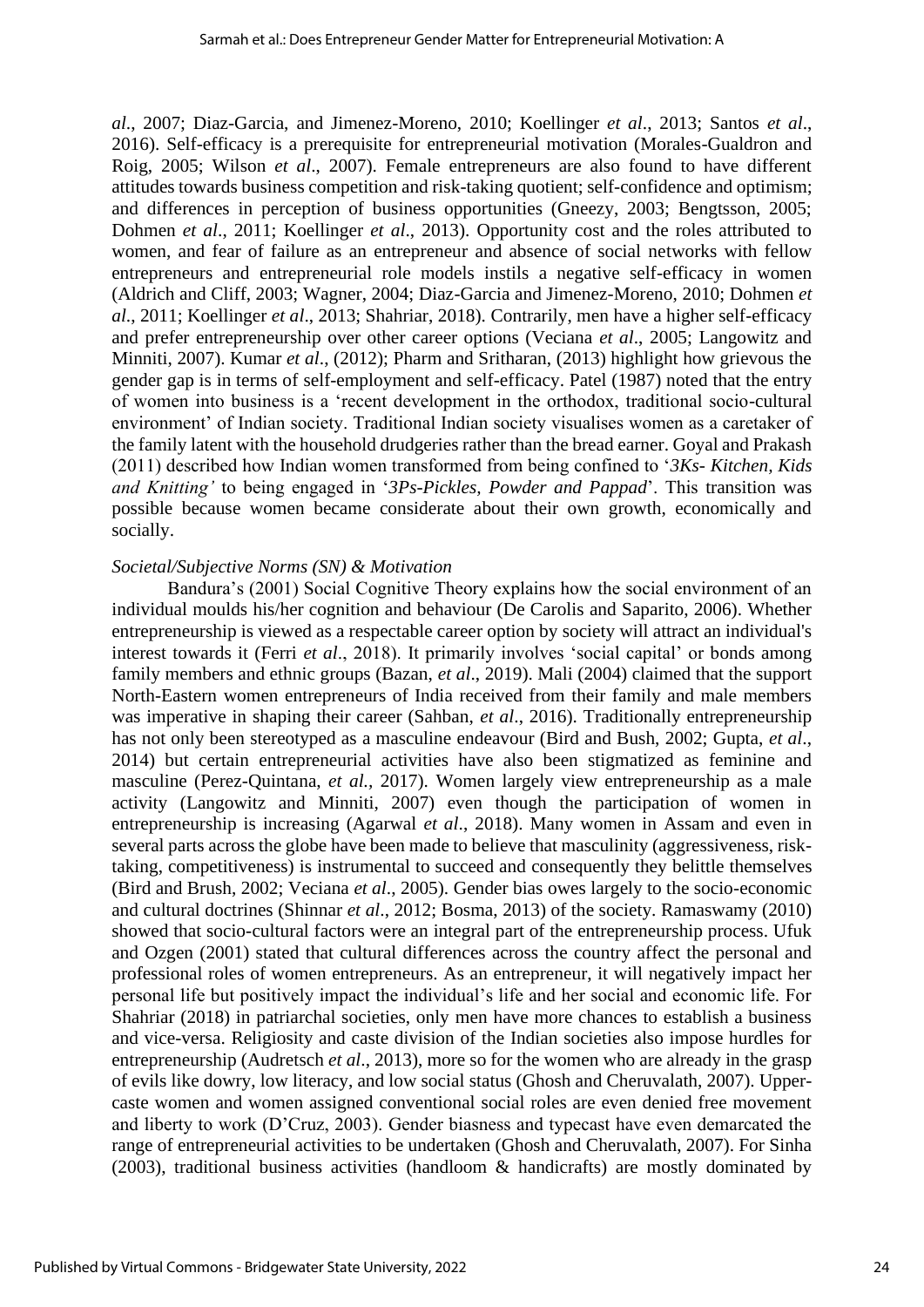women whereas only a handful of them choose non-traditional ones. Furthermore, regional differences also vary the participation of women in entrepreneurship. Female entrepreneurs in Southern India are involved in coir making, manufacturing ready-made garments, food processing, pickle and bakery, handicrafts, printing, book binding, electronics and assembling units, and other areas (D'Cruz, 2003). Women in Northern India opt for light-manufacturing items and boutiques, beauty products, interior design and home furnishings, management and placement, consultancy, and nursery schools (Sharma and Dhameja, 2002). Families traditionally (*Bania* or *Punjabi Khatri*) with entrepreneurial backgrounds will draw women of such families towards entrepreneurship as evident from regions like Gujarat, Maharashtra, and Karnataka (Walokar, 2001; Sharma and Dhameja, 2002). Traditional Assamese societies with male dominance have little room for female entrepreneurship and women are viewed as caretakers of the family rather than bread earners. Women, with limited education and technical knowledge, are preoccupied with household chores and agricultural tasks (Limbu and Bordoloi, 2015). Gender biases and the aftermath of orthodox societal norms puts the final nail in the coffin for female entrepreneurship and entrepreneurial motivations.

# **Methodology**

The study is based on Assam, a developing region of the Indian sub-continent, as the researcher is adept in the local language and diaspora. Of the 34 districts (administrative units), Kamrup-Metropolitan and Kamrup-Rural have been selected as the study area. An amalgamated data set from the urban and rural Assam would reflect a better sample composition representing a true picture of the economy.

# *Data Collection & Sampling Design*

MSME entrepreneurs of Kamrup-Metropolitan and Kamrup-Rural are the primary data source. These units are registered with DICs (District Industries Centre) of either district and have been operational for no less than five years as of 31<sup>st</sup> March 2018. MSMEs surviving for a minimum five years are only enumerated as some units fail miserably and do not survive the first few years and units surviving the first five years are considered as successful (Toluyemi, *et al*., 2016). Secondary data are also consulted. Sample size (n) is 320 units by employing Yamane's (1973) formula. Primary data was collected during 2018-2019 by canvassing a schedule. Based on our survival criteria and applying purposive sampling of entrepreneur's gender, we have collected 160 males and 160 females. The study focuses on general MSME activities along with certain gender specific activities in particular. We have focused on 12 such activities in accordance with the A Standard Industrial Commodity Classification (ASICC) 2000 and National Industrial Classification (NIC) 2008 for the MSMEs, India.

#### *Hypotheses*

To learn if entrepreneur's gender (independent variable) is in any way associated with entrepreneurial motivation (dependent variable) or to know if gender influences motivation, a null hypothesis is formulated:

H01: There exists no association between entrepreneur's gender and entrepreneurial motivation

Furthermore, another set of null hypotheses is postulated to see if the motivational factors vary on the grounds of an entrepreneur's gender:

H02: There is no significant difference between the mean rank of male and female entrepreneurs with respect to their motivational factors.

*Statistical Tools*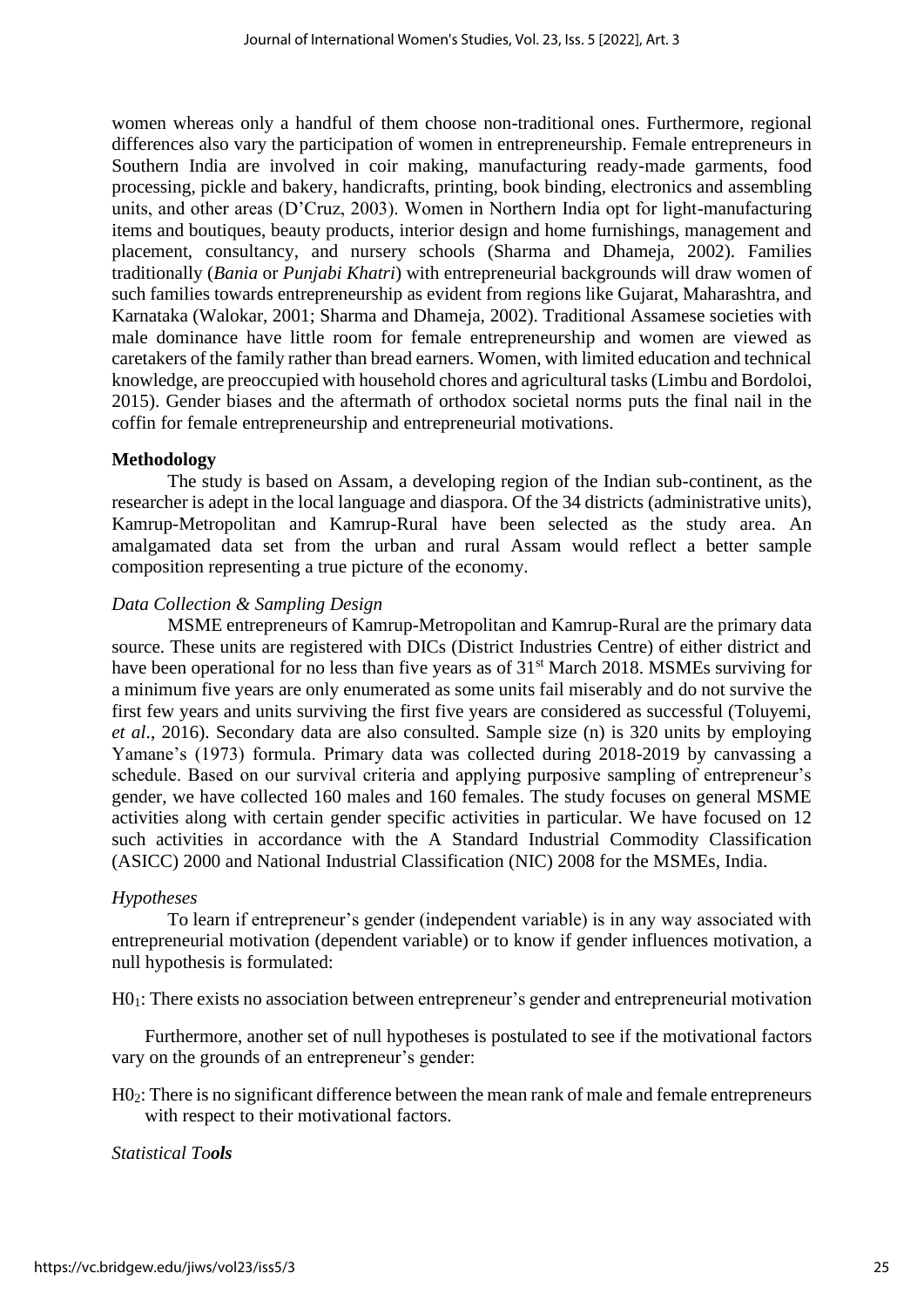Chi-Square analysis is applied to check for significant association in the null hypothesis, there exists no association between entrepreneur's gender and the entrepreneurial motivation (H01) and Cramer's V test to check the strength of the association (Rayat, 2018; Pandis, 2016; Sarmah *et al*., 2021). To test the null hypothesis, there is no significant difference between the mean rank of male and female entrepreneurs with respect to their motivational factors  $(H0<sub>2</sub>)$  Mann-Whitney U test (Birnbaum, 2020; MacFarland and Yates, 2016) is employed and the effect-size  $(r^2)$  is also computed  $[(z^2/n-1), 'n'$  = sample size &  $z^2$  = squared value of the 'z' score] to know how much shared variance exists between the independent and dependent factors of the study (Green and Salkind, 2005; Sarmah *et al*., 2021). The effect-size is interpreted in accordance with Cohen's study (1992) (Datta, 2020). Besides this, to illustrate primary survey findings descriptive statistics (Ahmed and Ahmed, 2021; Collis and Hussey, 2014) are also used.

# **Results and Interpretation**

The lesser number of female entrepreneurs is a well-established fact. At the national level, females account for only 20.37% of the total MSME ownership as against 79.63% male as of 2019-2020 (Table 1). The motivational factors to be an entrepreneur are universal in nature as highlighted in the empirical instances, yet the actual proportion tells a different story. Female entrepreneurs are less common than male entrepreneurs, and this asymmetric phenomenon is widely prevalent. Males (79.63%) dominate the ownership of all three categories of MSMEs in India. Females are engrossed more in micro enterprises as evident from secondary and primary data of the study. Women occupy only a meagre 2.27% ownership of medium enterprises. Even within micro and small enterprises their inclination is towards micro units (20.44%) than the small enterprises (5.26%). In contrast, males are inclined towards medium enterprises (97.33%) and small (94.74%), and less towards the micro (79.56%).

|                                         |             |               | (Figures in $\%$ ) |
|-----------------------------------------|-------------|---------------|--------------------|
| <b>Category of</b><br><b>Enterprise</b> | <b>Male</b> | <b>Female</b> | All                |
| Micro                                   | 79.56       | 20.44         | 100                |
| Small                                   | 94.74       | 5.26          | 100                |
| Medium                                  | 97.33       | 2.27          | 100                |
| All                                     | 79.63       | 20.37         | 100                |

**Table 1: MSMEs Ownership in India 2019-2020**

Source: Annual Report of MSME 2019-2020, Government of India

The skewed ownership of MSMEs in India can be attributed to females' lower social status, education, ownership rights of movable and immovable properties, capital availability, networking, and so on.

# *Analysis of Primary Data*

As noticeable from Table 2, females have typically cramped in micro enterprises as these are characterized by easy entry and exit, low capital and simple technology, and minimal skills or expertise. Activities of 'furniture & fabrication'; 'civil engineering'; and 'transport & logistics' are viewed as masculine entrepreneurial endeavours while 'beauty & wellness' is strictly beheld as feminine activity. 'Food processing'; 'tailoring & weaving; 'catering service'

 $\sqrt{2}$  in  $\sqrt{2}$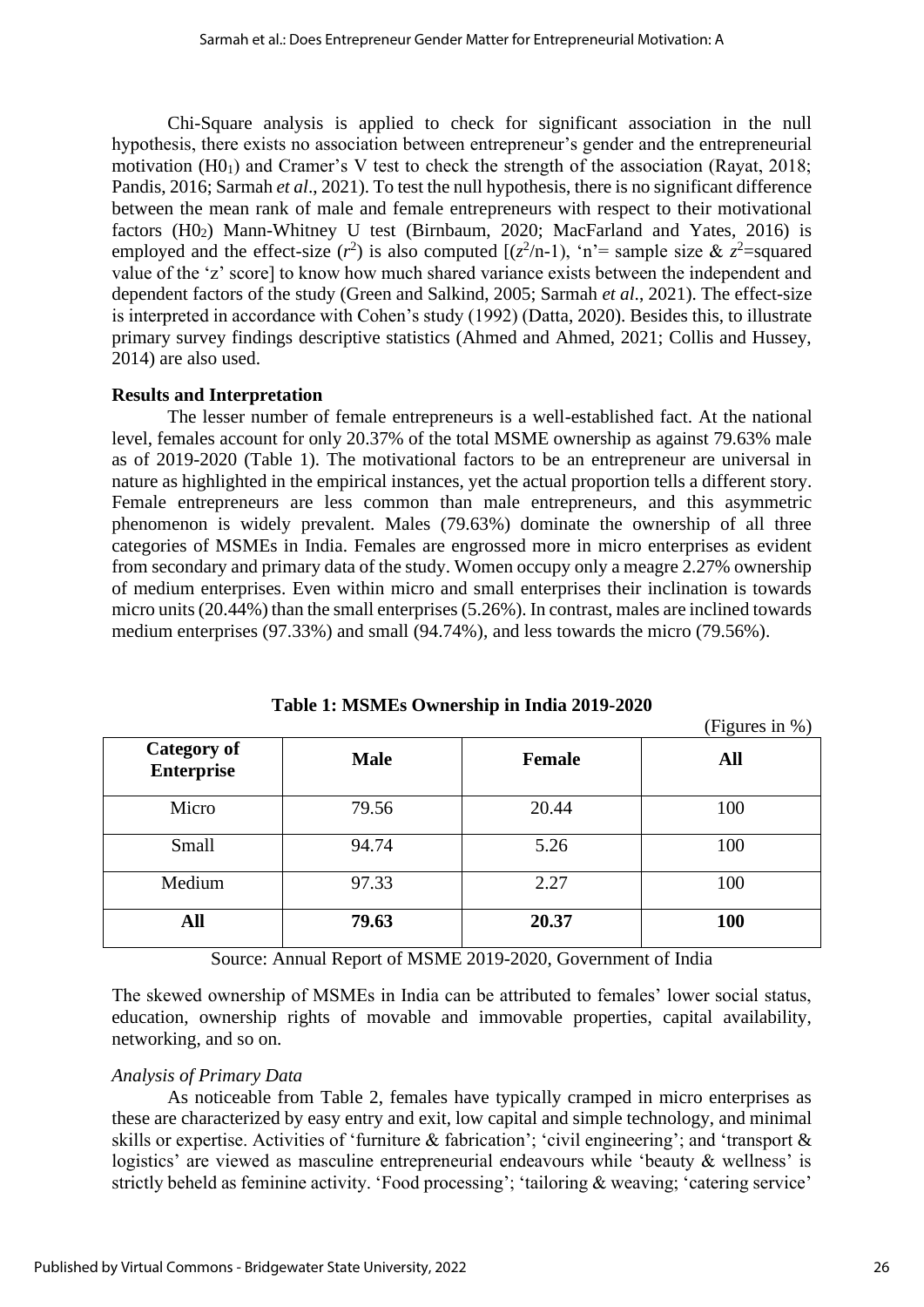etc., are thought of as activities common to all. The rate of female entrepreneurs in business tends to decline by the size of the enterprise (Tambunan, 2009).

| (Figures in Number)<br><b>Female</b><br><b>Male</b>    |                              |                              |                            |                              |                              |                                   |                            |                                          |
|--------------------------------------------------------|------------------------------|------------------------------|----------------------------|------------------------------|------------------------------|-----------------------------------|----------------------------|------------------------------------------|
| <b>Activities</b>                                      | <b>Micro</b><br><b>Units</b> | <b>Small</b><br><b>Units</b> | <b>Total</b>               | <b>Micro</b><br><b>Units</b> | <b>Small</b><br><b>Units</b> | <b>Mediu</b><br>m<br><b>Units</b> | <b>Total</b>               | <b>Total</b><br><b>MSME</b><br>${\bf S}$ |
| Food<br>Processing                                     | 15(9.4)                      | 7(4.4)                       | 22(13.8)                   | 3(1.9)                       | 5(3.1)                       | 1(0.6)                            | 9(5.6)                     | 31(9.7)                                  |
| Traditional<br>Jewelry                                 | 22(13.8)                     | 6(3.8)                       | 28(17.5                    | 2(1.3)                       | 2(1.3)                       |                                   | 4(2.6)                     | 32(10)                                   |
| Printing                                               | 3(1.9)                       |                              | 3(1.9)                     | 5(3.1)                       | 6(3.8)                       |                                   | 11(6.9)                    | 14(4.4)                                  |
| Hotel &<br>Catering                                    | 3(1.9)                       | $\overline{0}$               | 3(1.9)                     | $\boldsymbol{0}$             | 3(1.9)                       | $\overline{0}$                    | 3(1.9)                     | 6(1.9)                                   |
| Furniture &<br>Fabrication                             | $\overline{0}$               |                              |                            | 45(28.1)                     | 10(6.3)                      |                                   | 55(34.4                    | 55(17.2)                                 |
| Transport &<br>Logistic<br>Services                    |                              |                              | $\boldsymbol{0}$           | 5(3.1)                       | 6(3.8)                       |                                   | 11(6.9)                    | 11(3.4)                                  |
| Plastic<br><b>Based</b>                                | 1(0.6)                       | 2(1.3)                       | 3(1.9)                     | 13(8.1)                      | 4(2.5)                       | 2(1.3)                            | 19(11.9)                   | 22(6.9)                                  |
| Stone<br>Crusher &<br>Civil<br>Engineering<br>Services | $\overline{0}$               |                              |                            | 11(6.9)                      | 3(1.9)                       | 1(0.6)                            | 15(9.4)                    | 15(4.7)                                  |
| Tailoring &<br>Weaving                                 | 35(21.9)                     | 3(1.9)                       | 38(23.8)                   | 4(2.5)                       | 7(4.4)                       | $\overline{0}$                    | 11(6.9)                    | 49(15.3)                                 |
| Consultancy<br>Services                                | $\overline{0}$               |                              |                            | 3(1.9)                       | 5(3.1)                       |                                   | 8(5)                       | 8(2.5)                                   |
| Miscellaneo<br><b>us</b><br>Manufactur<br>ed Items     | 21(13.1<br>$\mathcal{C}$     | 2(1.3)                       | 23(14.4)<br>$\mathcal{E}$  | 9(5.6)                       | 4(2.5)                       | 1(0.6)                            | 14(8.8)                    | 37(11.6)<br>$\mathcal{E}$                |
| Beauty and<br>wellness<br>salons                       | 40(25)                       | $\boldsymbol{0}$             | 40(25)                     | $\boldsymbol{0}$             |                              |                                   |                            | 40(12.5)<br>$\mathcal{L}$                |
| <b>Total</b><br><b>MSMEs</b>                           | 140(87.<br>5)                | 20(12.<br>5)                 | 160(10<br>$\boldsymbol{0}$ | 100(62.<br>5)                | 55(34.<br>4)                 | 5(3.1)                            | 160(10<br>$\boldsymbol{0}$ | 320(10<br>$\boldsymbol{0}$               |

| Table 2: MSMEs Activities of the Surveyed Entrepreneurs |                                        |  |  |
|---------------------------------------------------------|----------------------------------------|--|--|
|                                                         | $(E_{\text{anmo}})$ in $\text{Number}$ |  |  |

Source: Primary Data

| Note: Figures in Parenthesis denotes % |  |  |  |
|----------------------------------------|--|--|--|
|----------------------------------------|--|--|--|

'Beauty and wellness salons' are absorbing the bulk of female entrepreneurs (25%) which operate with minimal capital investment and skills. 'Food processing'; 'miscellaneous manufactured items' and 'tailoring & weaving' are the exemplary activities where females start as a hobby and end up being entrepreneurs. 'Civil engineering'; 'transport and logistics';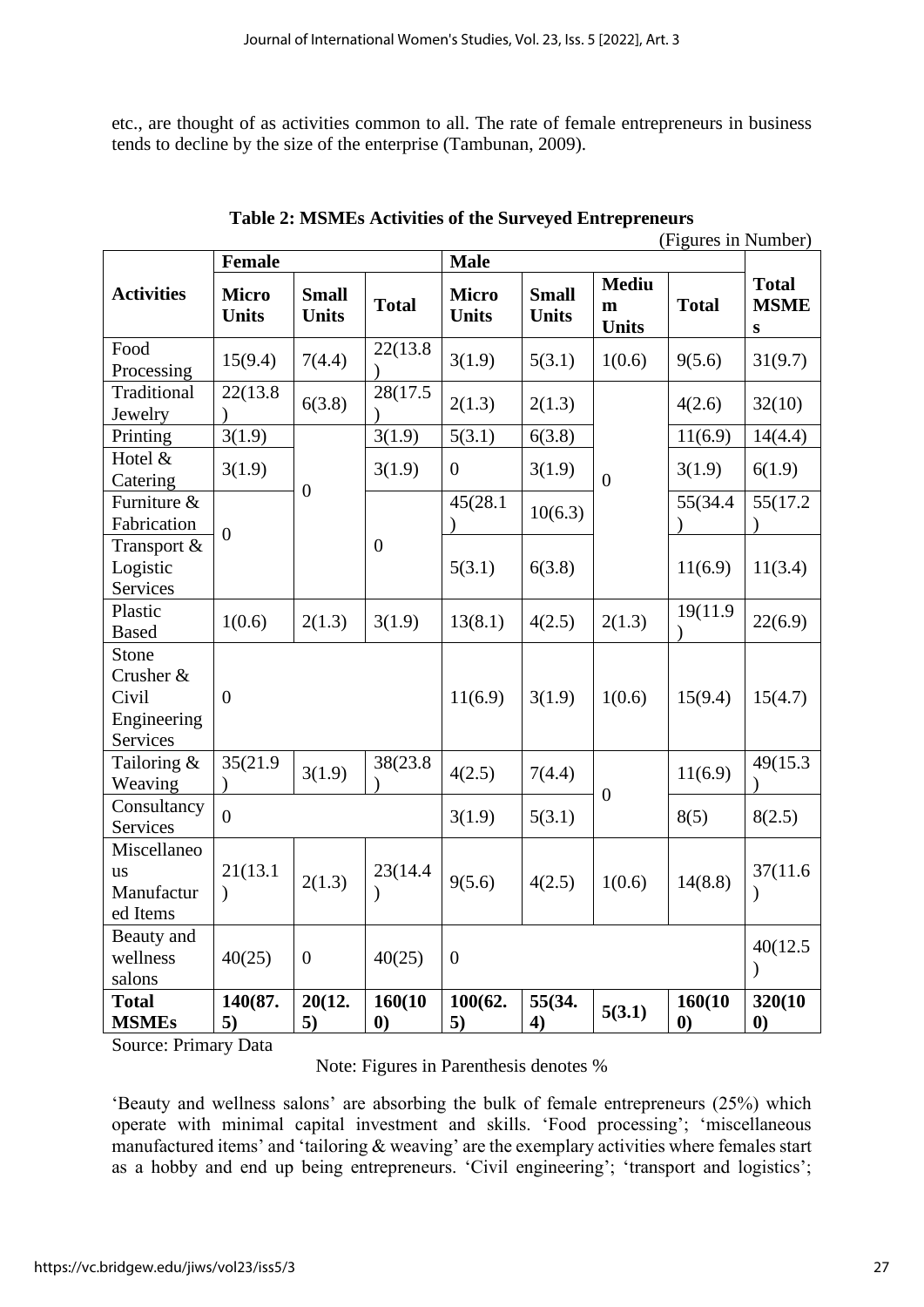'consultancy services' and 'furniture and fabrication' are the areas which call for additional professional skills and expertise above other inputs. Consequently, we find absence of female entrepreneurs even at the micro levels. On the other hand, these activities occupied the topmost areas to combat the male entrepreneurs (Table 2). When we asked the female respondents if they ever thought of engaging in those entrepreneurial ventures they replied '*those activities suit men not us*'. Contrarily, when male entrepreneurs were asked if they would take up the activities favoured most by women they responded '*those activities complement and grace only the womenfolk*'. Societal norms have convinced people to perceive some activities as masculine and some as feminine (Perez-Quintana *et al.,* 2017). Society moulds the mindset of the people towards entrepreneurial venturing. Our findings suggest that 25% of the respondents vaguely intended to be entrepreneurs (Table 3) whereas only 15.6% have perceived entrepreneurship seriously as a career option earlier in their life.

| <b>Perceived</b><br><b>Intentions</b> | <b>Male</b> | <b>Female</b> | (Figures in Number)<br><b>Total</b><br><b>Entrepreneurs</b> |
|---------------------------------------|-------------|---------------|-------------------------------------------------------------|
| Never Intended                        | 77(48.1)    | 113(70.6)     | 190(59.4)                                                   |
| Vaguely Intended                      | 50(31.3)    | 30(18.8)      | 80(25)                                                      |
| Seriously Intended                    | 33(20.6)    | 17(10.6)      | 50(15.6)                                                    |
| <b>Total</b><br><b>Entrepreneurs</b>  | 160(100)    | 160(100)      | 320(100)                                                    |

# **Table 3: Perceived Entrepreneurial Intentions**

Source: Primary Data

Note: Figures in Parenthesis denotes %

About 70% of our female respondents never intended to be entrepreneurs and cited reasons like '*in earlier days business and entrepreneurship were marked only for men*', '*what will people say?*', '*fear of failure*', '*balancing entrepreneurial and personal life will be difficult*', '*no acquaintance of entrepreneurs* or *lack of role-model*', '*dearth of resources*' and so on. While 48% of males '*preferred other secured occupations*', '*scanty resources*', '*no idea what business to start*'. A detailed classification of entrepreneur's motivational factors (Table 4) describes how the majority of our sample entrepreneurs are (40.9%) chance driven followed by force (38.8%) and create (20.3%).

|  | Table 4: Entrepreneur's Motivational Factors |  |
|--|----------------------------------------------|--|
|  |                                              |  |

(Figures in Number)

| Category of                       | <b>Motivational</b>     | <b>Entrepreneurs</b> |               |              |
|-----------------------------------|-------------------------|----------------------|---------------|--------------|
| <b>Entrepreneurs</b>              | <b>Factors</b>          | <b>Male</b>          | <b>Female</b> | <b>Total</b> |
| Chance                            | Busy                    |                      | 39(24.4)      | 39(12.2)     |
|                                   | Hobby                   |                      | 40(25)        | 40(12.5)     |
|                                   | <b>Family business</b>  | 42(26.3)             | 10(6.3)       | 52(16.3)     |
| <b>Total Chance Entrepreneurs</b> |                         | 42(26.3)             | 89(55.6)      | 131(40.9)    |
| Forced                            | <b>Financial Crisis</b> | 24(15)               | 20(12.5)      | 44(13.8)     |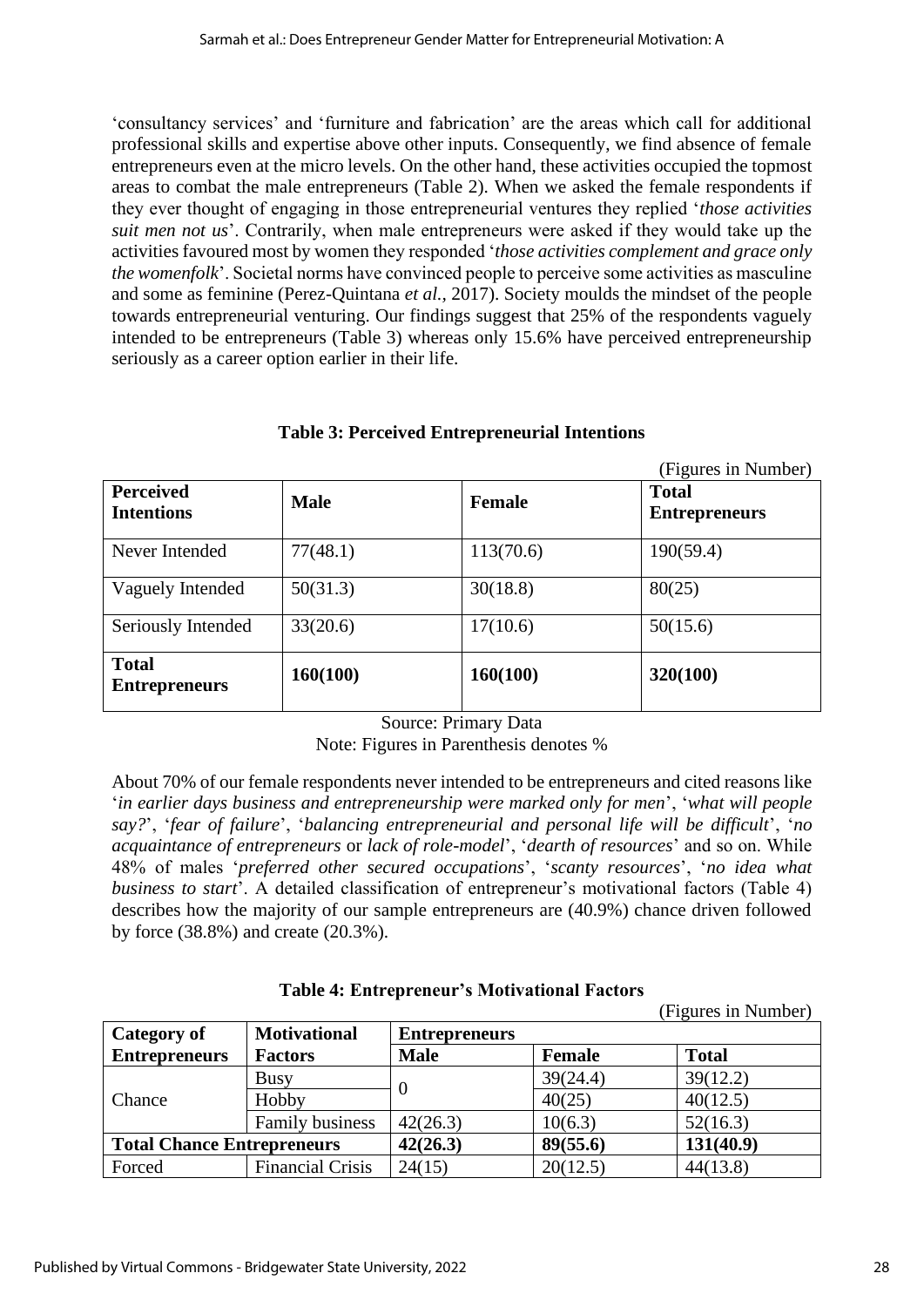|                                         | No other<br>employment      | 51(31.8)       | 25(15.6) | 76(23.8)  |
|-----------------------------------------|-----------------------------|----------------|----------|-----------|
|                                         | Show others I<br>can do it  | $\overline{0}$ | 4(2.5)   | 4(1.3)    |
| <b>Total Forced Entrepreneurs</b>       |                             | 75(46.9)       | 49(30.6) | 124(38.8) |
|                                         | Economically<br>independent | 27(16.9)       | 12(7.5)  | 39(12.2)  |
|                                         | Self-satisfaction           | $\Omega$       | 3(1.9)   | 3(0.9)    |
| Created                                 | Entrepreneurial<br>training | 11(6.9)        | 5(3.1)   | 16(5)     |
|                                         | Try something<br>new        | 5(3.1)         | 2(1.3)   | 7(2.2)    |
| <b>Total Created/Pull Entrepreneurs</b> |                             | 43(26.9)       | 22(13.8) | 65(20.3)  |
| <b>Total Entrepreneurs</b>              |                             | 160(100)       | 160(100) | 320(100)  |

Source: Primary Data

Note: Figures in Parenthesis denotes %

Male entrepreneurs (46.9%) are largely the outcome of forced motivation while females are of chance (55.6%). Females are clustered around transforming 'hobbies' into entrepreneurial ventures (25%) and to be 'busy' (24.4%). As mentioned by our female respondents (25%) they are in business just by transforming their hobbies into a business endeavour and tag themselves as entrepreneurs motivated by the fame and recognition to be one. Their enterprise was often the result of their hobby and when their merchandise got famous among their friends and acquaintances, they converted it into a full-fledged economic enterprise. For 31.8% male, entrepreneurship was an alternative to other employment whereas 26.3% were the successive generation of family businesses, 16.9% desired economic independence and 15% wanted to overcome financial crisis. Entrepreneurs with 'entrepreneurial training' are less in our sample of which females occupy only 3.1%. Activities like 'traditional jewellery'; 'printing'; 'plastic based'; and 'beauty and wellness' attract females with entrepreneurial training organized by Indian Institute of Entrepreneurship (IIE), *Pradhan Mantri Kaushal Vikas Yojana* (PMKVY) and several NGOs. Created category is the one actually motivated to be an entrepreneur and males intend more to be entrepreneurs (26.9%) than females (13.8%). Lack of proper flow of information to the grass-roots hinders the growth of females in the create category among other hurdles of capital paucity, networking, and technical know-how as stated by 46.9% of our female respondents. Fewer number of created entrepreneurs (20.3%) emphasises the fact that people of our country do not envisage entrepreneurship as a career choice and consequently it is not pursued. Female respondents described how the profession of an entrepreneur and other professions are poles apart. Entrepreneurship involves uncertainties, speculations, and forecasting coupled with fluctuations in demand and supply; credit availability; shortage of raw material and skilled labourers; infrastructural and marketing bottlenecks; and tax regimes and difficult business environments. For a female entrepreneur, striking a right balance between her personal and professional life becomes a momentous task. Sometimes females are also seen to withdraw themselves from active entrepreneurial activities owing to a disequilibrium in the balance. The constant shift of a female entrepreneur between her personal and professional life drains her out with frustrations and tensions. Amidst the commotion of such shifts, the productivity and creativity of the female entrepreneur is hard-hit. Such a shift weakens the stability of the business and also lessens the time she gets to be associated with it. Furthermore, marriage is another significant part in Indian society and more so for women. The outlook of the family towards entrepreneurship post marriage and childbirth influences the decision to start an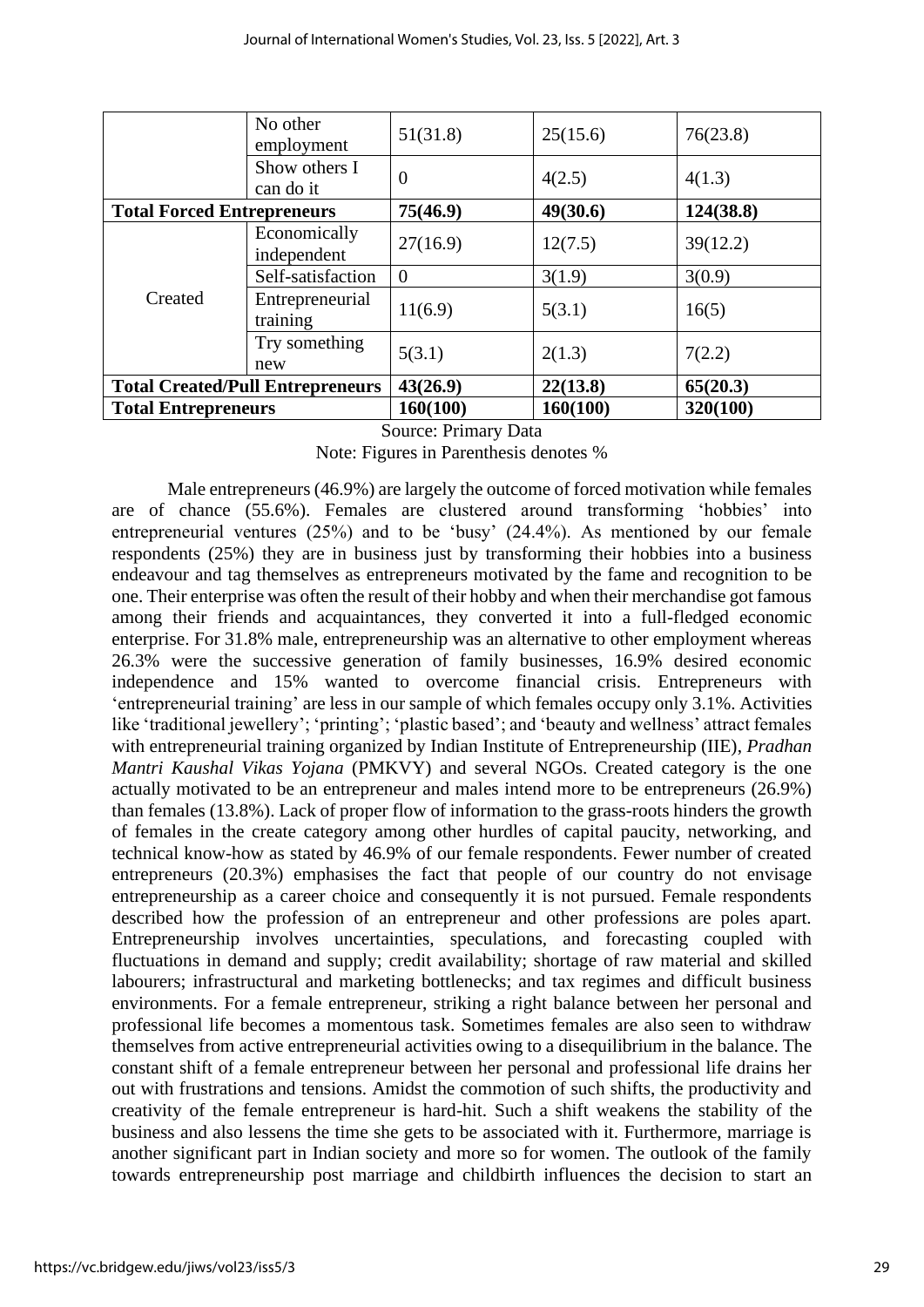enterprise or continue entrepreneurship. Being a woman in Assam or in any part of the world involves managing the household and its associated errands, and if it is combined with entrepreneurial activities it turns out to be all the more arduous. Male entrepreneurs in contrast, have comparatively less participation in managing the household activities and they can feverishly focus on strengthening and expanding their enterprise. According to OECD (Organization for Economic Co-operation & Development) Gender data 2019, Indian women on average spend nearly six hours of unpaid work daily whereas men spend only 52 minutes. Table 5 summarizes the findings of Chi-Square and Cramer's V test employed to test null hypothesis, there exists no association between entrepreneur's gender and the entrepreneurial motivation.

| <b>Chi-Square</b> | $\cdots$<br>∼ | 29.1    |
|-------------------|---------------|---------|
|                   | p-value       | < 0.001 |
| Cramer's V        | Test value    | 0.302   |
|                   | p-value       | < 0.001 |

# **Table 5: Summary of Chi-Square (ꭓ**<sup>2</sup> **) & Cramer's V Test**

Source: Author's calculation

Note: \* Denotes significant at 5% level

With p-value  $(<0.001$ ) less than 0.05, the null hypothesis, there exists no association between entrepreneur's gender and the entrepreneurial motivation is rejected at 5% level of significance  $[\chi^2(2,320) = 29.1, p = 0.001]$ . Hence, we concluded that there is a significant association between an entrepreneur's gender and entrepreneurial motivation. The Cramer's V test (0.302) with p-value  $(<0.001)$ , significant at 5% level of significance, testifies a strong association (0-1) between entrepreneur's gender and the entrepreneurial motivation (Table 5). Such strong association exemplifies that gender has always been the most influential demographic factor on entrepreneurial motivations, be it in any part of the world. Thus, we can rightly sum up the existence of a strong significant association between entrepreneur's gender and the entrepreneurial motivations in line with previous studies like Haus, *et al*., (2013); Datta, (2020); Arshad, *et al*., (2016).

Mann Whitney analysis to test the null hypothesis, there is no significant difference between the mean rank of male and female entrepreneurs with respect to their motivational factors, (Table 6) affirms that motivational factors differ on the ground on entrepreneurs as male entrepreneurs have a higher mean rank (185.4) than females (135.5).

| <b>Motivational</b><br><b>Factor</b> | <b>Entrepreneur's Gender</b> |        | z-value  | p-value        | <b>Effect-Size</b> |
|--------------------------------------|------------------------------|--------|----------|----------------|--------------------|
|                                      | <b>Male</b>                  | Female |          |                | $(r^2)$            |
|                                      | 185.4                        | 35.5   | $-6.002$ | $\leq 0.001$ * | 0.11               |

# **Table 6: Summary of Mann Whitney U Test**

Source: Author's calculation

Note: \* Denotes significance at 5% level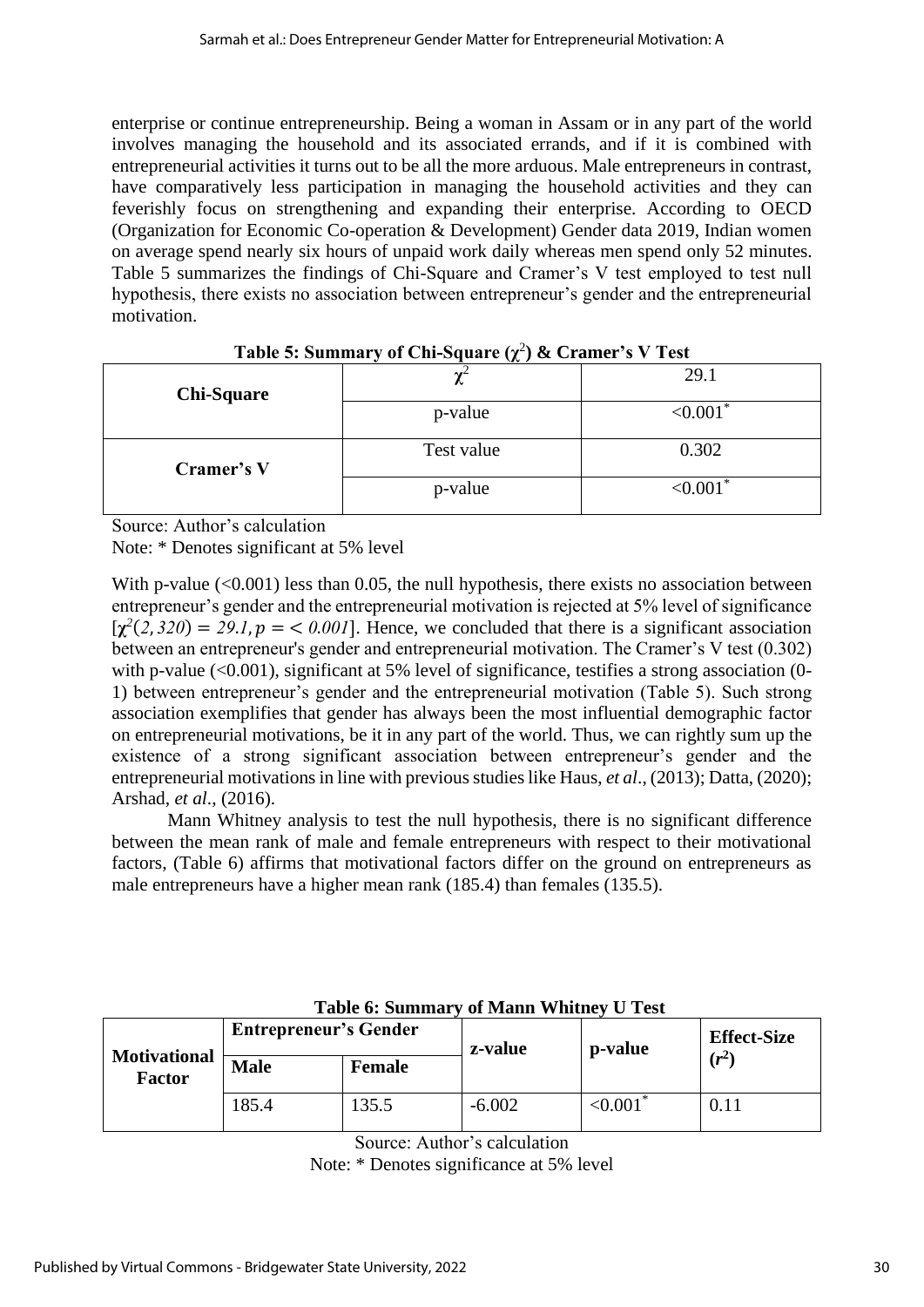With the z-value (6.002) and p-value ( $\langle 0.001 \rangle$  of less than 0.05, the null hypothesis that there is no significant difference between the mean rank of male and female entrepreneurs with respect to their motivational factors, is rejected at 5% level of significance. Hence, it establishes a significant difference between mean ranks of entrepreneur's gender with respect to their motivational factors. The effect size of 0.11 or 11% variance in the dependent variable (motivational factors) can be explained by the independent variable (entrepreneur's gender). Effect-size is confined in the category of large effect Cohen (1992). Gender of the entrepreneur is imperative in influencing the motivations to be an entrepreneur, and our test results are a testimony to the fact that that these motivations vary on the grounds of entrepreneur's gender refuting Singh (1993); Rosa and Dawson (2006); Hutasuhut, (2018); Jennings and Brush (2013); Ojewumi, *et al*., (2018); Chaudhuri *et al*., (2020) and others. Our findings are aligned with the previous studies that suggest that males and females ought to have different motivations for starting a business (Veena and Najaraja, 2013; Cornwall, 2011; Griswold and Palmer, 2019).

#### **Conclusion and Implications**

Entrepreneurship involves uncertainties, speculations, and forecasting coupled with fluctuations in demand and supply; credit availability; shortage of raw material and skilled labourers; infrastructural and marketing bottlenecks; tax regimes, and business networking to name a few. For female entrepreneurs apart from these common entrepreneurial hurdles, societal-gender biasness, family support, childcare, safety in work and public space, low business confidence, and fear of failure creates havoc. Moreover, striking a right balance between personal and professional commitments becomes a momentous task. Even after countless efforts by the government to promote female entrepreneurship, the statistics are not very appealing. Any female empowering policy should be of two-fold viz., first to economically strengthen them and second to spread awareness about their legal rights. For policy implications we urge to solve the entrepreneurial issues on their priority basis. Specifically, female entrepreneurial issues should have a different outlook. Variations in the motivational factors across male and female entrepreneurs call for customized support measures. We suggest launching low-cost government funded day care crèche facilities for children of female entrepreneurs as a part of the on-going women empowering measures. Lowcost vocational training should be incorporated in the existing academic curriculum and imparted right from elementary schooling and specifically targeted to the rural areas and middle-class and lower-middle class sections of the society. But above all, a significant onus lies with the society and the families in inculcating the sense of equality between men and women in the young minds of little boys. The socialization of men and boys in schools and in the home is critical. Men need to participate equally in household chores. They need to put in equal time raising children and engaging in household work. Only then we can see an upsurge in the number of working women and women entrepreneurs. From the standpoint of a developing economy like Assam or India, entrepreneurship should be all the more encouraged and promoted as entrepreneurship is imperative for economic growth. Being a country with the problem of population explosion, the conventional employment opportunities are rapidly saturating. Gender oriented support measures will not only improve female's participation in entrepreneurship but also mitigate gender biasness of societies and unemployment. As specified by our female respondents (46.9%) there is a lack of proper penetration of the governmental support measures to the grassroots. For a better dissemination of the measures NGOs working in the lines of female entrepreneurship and the public sector industrial departments can come on a common platform. The general mind-set of the people towards entrepreneurship and female entrepreneurship in particular must be reformed and they should see it as a doable career option and not as a last resort.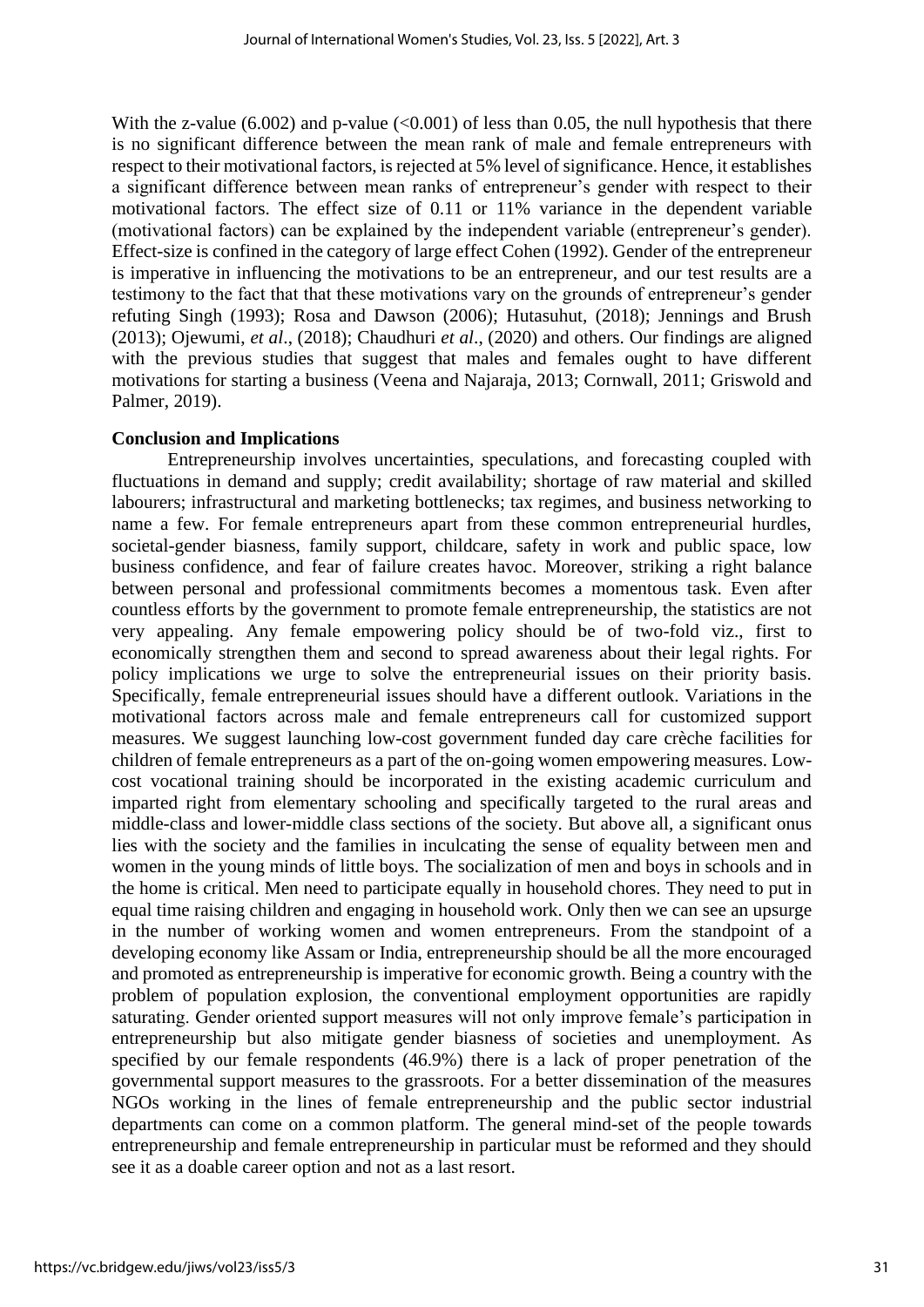With SGD-5 as its backdrop, the study envisaged knowing the association between entrepreneur's gender and entrepreneurial motivations and secondly to examine if entrepreneurial motivations vary on the grounds of entrepreneur's gender. We refuted the first null hypothesis, there exists no association between entrepreneur's gender and the entrepreneurial motivation and established a strong, positive, and significant association between entrepreneur's gender and their motivations Haus, *et al*., (2013); Datta, (2020); Arshad, *et al*., (2016). With a strong and significant association it is needless to say that an entrepreneur's gender has an indomitable influence in implanting entrepreneurial motivations. We rejected the second null hypothesis, there is no significant difference between the mean rank of male and female entrepreneurs with respect to their motivational factors, and acknowledge that motivations vary on the grounds of entrepreneur's gender (Veena and Najaraja, 2013; Cornwall, 2011; Griswold and Palmer, 2019) thereby refuting Singh (1993); Rosa and Dawson (2006); Jennings and Brush (2013); Chaudhuri *et al*., (2020) who believed that motivational factors are uniform.

In conclusion, we can state that an entrepreneur's gender matters in shaping entrepreneurial motivations as findings of this study suggest. As long as there are pervasive gender biases, inequities, and lack of participation of men in sharing household chores and childrearing activities equitably with women, a rise in the number of working women will be less. Due to society's gender perceptions the relationship between entrepreneurial motivations and entrepreneurship differs between men and women.

#### **Acknowledgement**

The authors would like to extend their heartfelt gratitude to the guest editor of this special, the regular editor of the Journal and the editorial board members for giving the paper a place in this esteemed journal. We are also indebted to the anonymous reviewer(s) for their detailed comments which substantially helped us to improve the paper.

# **References**

Afza, T., Osman, M.H.B.M., & Rashid, M.A. (2010). Enterprising behavior of enterprise-less rural women entrepreneurs of Khyber Pukhtan Khawa of Pakistan. *European Journal of Social Sciences*, 18(1),109-119.

Agarwal, S., Agrawal, V., & Agrawal, A.M. (2018). Motivational and success factors: Through the lens of women entrepreneurship. *International Journal of Management and Enterprise Development*, 17(4),307-328.

Ahmed, H.M., & Ahmed, Y.A. (2021). Constraints of youth entrepreneurs in Ethiopia. *Journal of Global Entrepreneurship Research* (ahead-of-print),1-10

Ajzen, I. (1991). The theory of planned behavior. *Organizational Behavior and Human Decision Processes*, 50(2),179-211.

Aldrich, H.E., & Cliff, J.E. (2003). The pervasive effects of family on entrepreneurship: Toward a family embeddedness perspective. *Journal of Business Venturing*, 18(5),573-596.

Armitage, C.J., & Conner, M. (2001). Efficacy of the theory of planned behaviour: A metaanalytic review. *British Journal of Social Psychology*, 40(4),471-499.

Arora, S., & Jain, S. (2019). Influence of Gender on Entrepreneurial Intentions among Business Management Students. *The Indian Journal of Industrial Relations*, 54(3),482-496.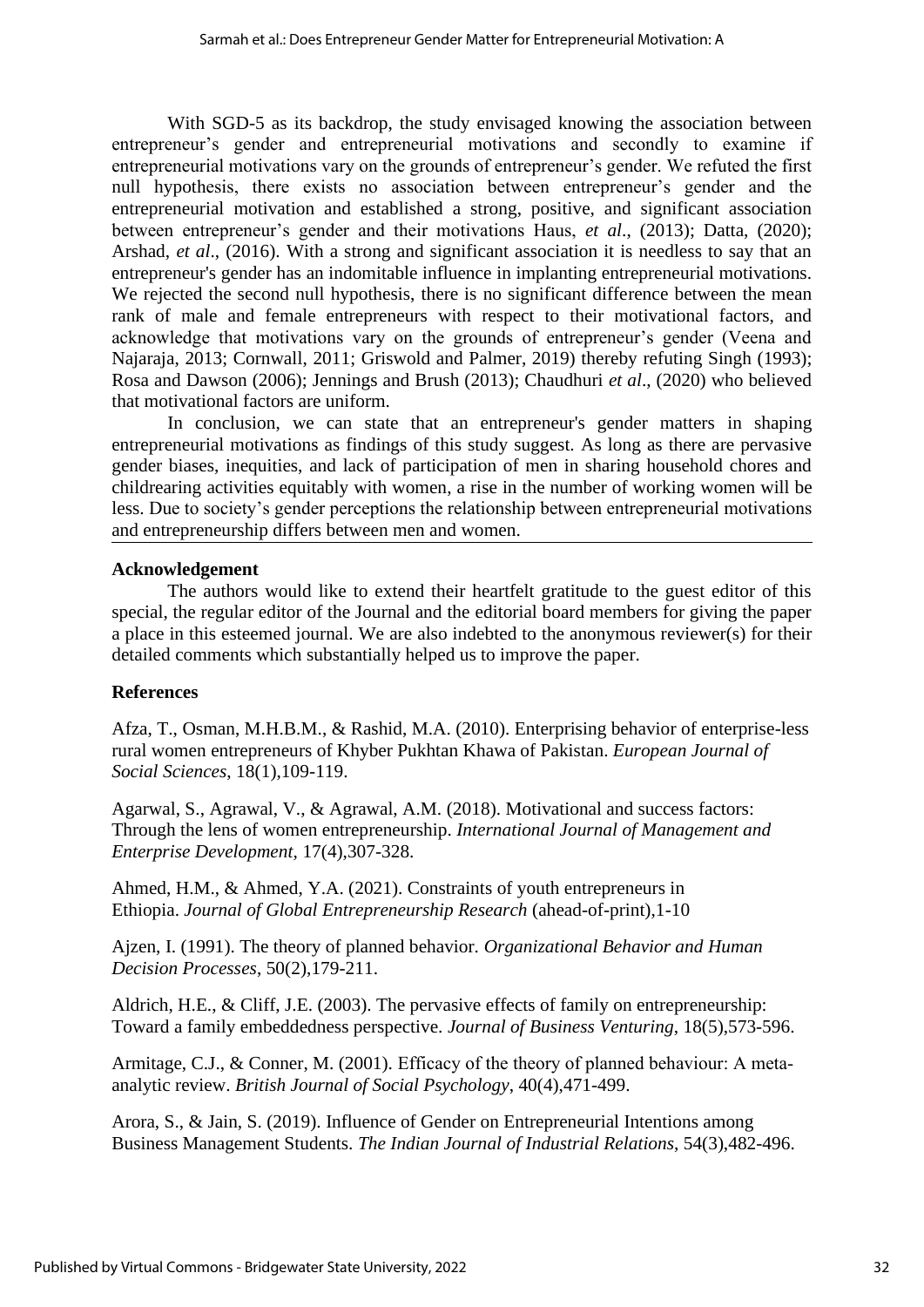Arshad, M., Farooq, O., Sultana, N., & Farooq, M. (2016). Determinants of an individual's entrepreneurial intentions: a gender-comparative study. *Career Development International*, 21(4),318-338.

Aterido, R., Hallward-Driemeier, M., & Pagés, C. (2011). Big constraints to small firms' growth? Business environment and employment growth across firms. *Economic Development and Cultural Change*, 59(3),609–647.

Audretsch, D.B., Boente, W., & Tamvada, J.P. (2013). Religion, social class, and entrepreneurial choice. *Journal of Business Venturing*, 28(6),774-789.

Bandura, A. (2001). Social Cognitive Theory: An Agentic Perspective*. Annual Review of Psychology*, 52(1),1–26.

Batana, Y.M. (2013). Multidimensional measurement of Poverty among Women in Sub-Saharan Africa. *Social Indicators Research*, 112(2),337-362.

Bazan, C., Shaikh, A., Frederick, S., Amjad, A., Yap, S., Finn, C., & Rayner, J. (2019). Effect of Memorial University's Environment & Support System in Shaping Entrepreneurial Intention of Students. *Journal of Entrepreneurship Education*, 22(1),1-35.

Becker-Blease, J.R., & Sohl, J.E. (2007). Do women-owned businesses have equal access to angel capital? *Journal of Business Venturing*, 22(4),503-521.

Belcourt, M.L., Burke, R.J. &Lee-Gosselin, H. (1991). The glass box: Women business owners in Canada. Canadian Advisory Council on the Status of Women.

Bengtsson, C., Persson, M., & Willenhag, P. (2005). Gender and overconfidence. *Economics Letters*, 86(2),199-203.

Bhagat, R. (2007). The changing Indian women. *Business Line: Financial Daily, The Hindu Group of Publications*[.https://www.thehindubusinessline.com/todays-paper/tp-opinion/The](https://www.thehindubusinessline.com/todays-paper/tp-opinion/The-changing-Indian-woman/article20177276.ece)[changing-Indian-woman/article20177276.ece](https://www.thehindubusinessline.com/todays-paper/tp-opinion/The-changing-Indian-woman/article20177276.ece)

Bird, B., & Brush, C. (2002). A gendered perspective on organizational creation. *Entrepreneurship Theory and Practice*, 26(3),41-65.

Birnbaum, Z. W. (2020). On a use of the Mann-Whitney statistic. In *Volume 1 Contribution to the Theory of Statistics*, 13-18, Berkeley: University of California Press[.https://doi.org/10.1525/9780520313880](https://doi.org/10.1525/9780520313880)

Bosma, N., Holvoet, T., & Crijns, H. (2013). Global Entrepreneurship Monitor 2011 Report for Belgium & Flanders. The Global Entrepreneurship Monitor.

Brush, C., Carter, N., Gatewood, E., Greene, P., & Hart, M. (2004). Clearing the hurdles: Women building high-growth businesses. FT Press.

Brush, C.G., Greene, P.G., & Welter, F. (2020). The Diana project: A legacy for research on gender in entrepreneurship. Working Paper, No. 02/20, Institut für Mittelstandsforschung (IfM) Bonn, Bonn.<http://hdl.handle.net/10419/215830>

Carland, J.W., Hoy, F., Boulton, W.R., & Carland, J.A.C. (1984). Differentiating entrepreneurs from small business owners: A conceptualization. *Academy of Management Review*, 9(2),354-359.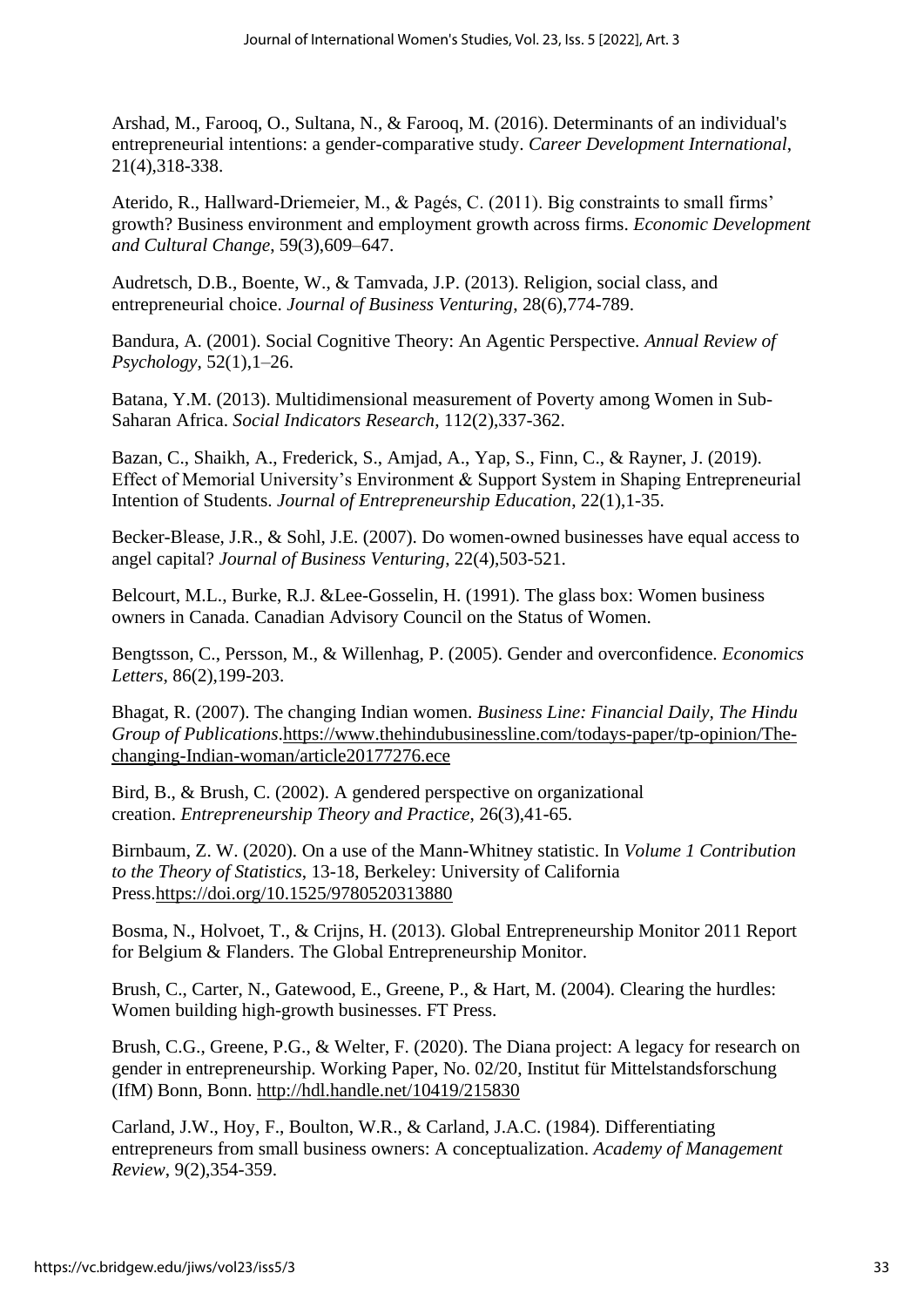Cassar, G. (2007). Money, money, money? A longitudinal investigation of entrepreneur career reasons, growth preferences and achieved growth. *Entrepreneurship and Regional Development*, 19(1),89–107.

Chaudhuri, K., Sasidharan, S., & Raj, R.S.N. (2020). Gender, small firm ownership, and credit access: Some insights from India. *Small Business Economics*, 54(4),1165-1181.

Cicchiello, A. F., Kazemikhasragh, A., and Monferrà, S. (2020). Gender differences in new venture financing: evidence from equity crowdfunding in Latin America. *International Journal of Emerging Markets*. Ahead-of-Print.<https://doi.org/10.1108/IJOEM-03-2020-0302>

Coad, A. (2007). Firm Growth: A Survey Max Plank Institute Economics. [http://harchives](http://harchives-overtes.fr/ha/shs00155762/)[overtes.fr/ha/shs00155762/](http://harchives-overtes.fr/ha/shs00155762/)

Cohen, J. (1992). A power primer. *Psychological Bulletin*, 112(1),155-159.

Cole, W.M. (2016). Convention on the Elimination of all forms of Discrimination Against Women (CEDAW). In Naples N.A. (Eds.) *The Wiley Blackwell Encyclopedia of Gender and Sexuality Studies*, 1-3,U.S: John Wiley & Sons, Ltd.

Collis, J., & Hussey, R. (2014). *Business research: A practical guide for undergraduate and postgraduate students*. New York: Palgrave Macmillan.

Conner, D.H. (2014). Financial Freedom: Women, Money, and Domestic Abuse. *William & Mary Journal of Race, Gender, and Social Justice*, 20(2),339-397.

Cooper, A.C. (1981). Strategic management: New ventures and small business. *Long Range Planning*, 14(5),39-45.

Cornwall, J. (2011). Female entrepreneurs and the 'lifestyle business. *The Christian Science Monitor.*[http://www.csmonitor.com/Business/TheEntrepreneurialMind/2011/0228/Femaleent](http://www.csmonitor.com/Business/TheEntrepreneurialMind/2011/0228/Femaleentrepreneurs-and-the-lifestyle-business) [repreneurs-and-the-lifestyle-business](http://www.csmonitor.com/Business/TheEntrepreneurialMind/2011/0228/Femaleentrepreneurs-and-the-lifestyle-business)

D'Cruz, N.K. (2003). Constraints on Women Entrepreneurship Development in Kerala: An analysis of familial, social, and psychological dimensions. *International Journal of Management Research*, 2(1),76-124.

Das, D.J. (2000). Problems faced by women entrepreneurs. In Sasikumar, K. (Eds.) *Women Entrepreneurship,* New Delhi: Vikas Publishing House.

Das, M. (2012). Women entrepreneurs from India: Problems, motivations and success factors. *Journal of Small Business & Entrepreneurship*, 15(4),67-81.

Datta, A. (2020). Gender role identity and entrepreneurial intentions: A study with university students. Doctoral dissertation, Memorial University of Newfoundland.

Davidsson, P., & Honig, B. (2003). The role of social and human capital among nascent entrepreneurs. *Journal of Business Venturing*, 18(3),301-331.

De Carolis, D.M., & Saparito, P. (2006). Social capital, cognition, and entrepreneurial opportunities: A theoretical framework. *Entrepreneurship Theory and Practice,* 30(1),41-56.

Demirgüç-Kunt, A., & Klapper, L. (2012). Financial inclusion in Africa: an overview. The World Bank.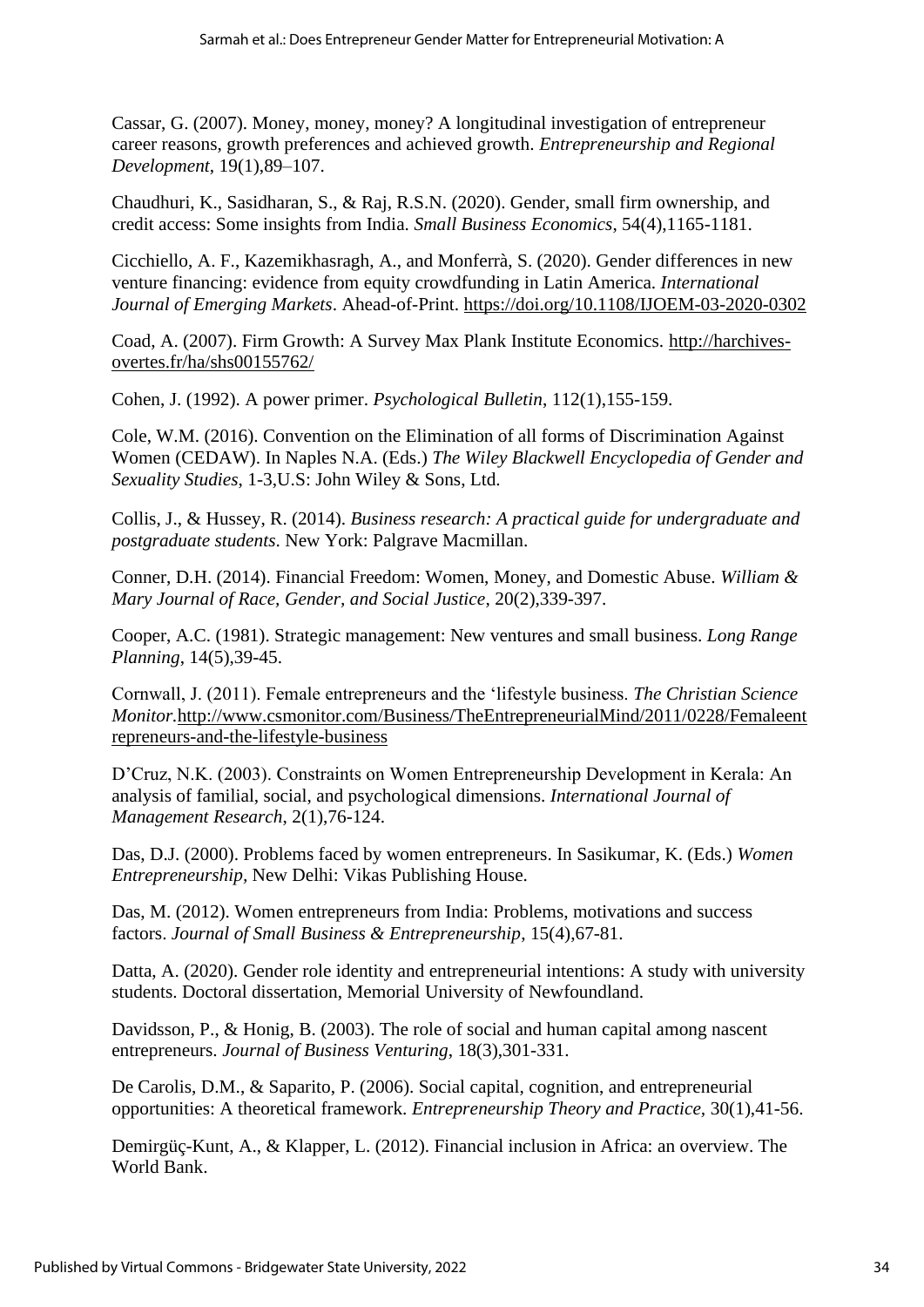Deshpande, S., & Sethi, S. (2009). Women entrepreneurship in India. *International Research Journal,* 2(9),13-17.

Diaz-Garcia, M.C., & Jimenez-Moreno, J. (2010). Entrepreneurial intention: the role of gender. *International Entrepreneurship and Management Journal,* 6(3),261-283.

Dohmen, T., Falk, A., Huffman, D., Sunde, U., Schupp, J., and Wagner, G.G. 2011. Individual risk attitudes: Measurement, determinants, and behavioral consequences. *Journal of the European Economic Association,* 9(3),522-550.

Fausto-Sterling, A. (1999). Is Gender Essential? In Matthew R. (Eds.) *Sissies and Tomboys: Gender Nonconformity and Homosexual Childhood*, 52-57, USA: New York University Press.

Ferri, L., Ginesti, G., Spano, R., & Zampella, A. (2018). Exploring the Entrepreneurial Intention of Female Students in Italy. *Journal of Open Innovation: Technology, Market, and Complexity,* 4(27),1-10.

Fischer, E.M., Reuber, A.R. & Dyke, L.S. (1993). A theoretical overview and extension of research on sex, gender, and entrepreneurship. *Journal of Business Venturing,* 8(2),151-168.

George, B., Choudhary, N., Tripathy, A., and Abraham, P. (2009). Women's economic contribution through their unpaid household work: The case of India. Evangelical Social Action Forum (ESAF) and Health Bridge Report, Nagpur, India.

Georgellis, Y. & Wall, H. (2005). Gender differences in self-employment. *International Review of Applied Economics,* 19(3),321–337.

Ghosh, P., & Cheruvalath, R. (2007). Indian female entrepreneurs as catalysts for economic growth and development. *The International Journal of Entrepreneurship and Innovation,* 8(2),139-147.

Gilad, B., & Levine, P. (1986). A behavioral model of entrepreneurial supply. *Journal of Small Business Management*, 24(4),45-54.

Global Entrepreneurship Monitor (2018). Global report 2017/18[.https://www.gemconsortium.org/report/gem-2017-2018-global-report](https://www.gemconsortium.org/report/gem-2017-2018-global-report)

Gneezy, U., Niederle, M., & Rustichini, A. (2003). Performance in competitive environments: Gender differences. *The Quarterly Journal of Economics,* 118(3),1049-1074.

Goyal, M., & Parkash, J. (2011). Women entrepreneurship in India-problems and prospects. *International Journal of Multidisciplinary Research,* 1(5),195-207.

Green, S.B., & Salkind, N.J. (2005). Using SPSS for Windows and Macintosh. Upper Saddle River, New Jersey: Prentice Hall.

Griswold, M., & Palmer, J. (2019). Influences of Biological Gender and Gender Role on Planned Behavior and Entrepreneurial Intention. *American Journal of Entrepreneurship*, 64- 103[.http://americanjournalentrepreneurship.org/wp-content/uploads/2020/07/Griswold-](http://americanjournalentrepreneurship.org/wp-content/uploads/2020/07/Griswold-Palmer-2019.pdf)[Palmer-2019.pdf](http://americanjournalentrepreneurship.org/wp-content/uploads/2020/07/Griswold-Palmer-2019.pdf)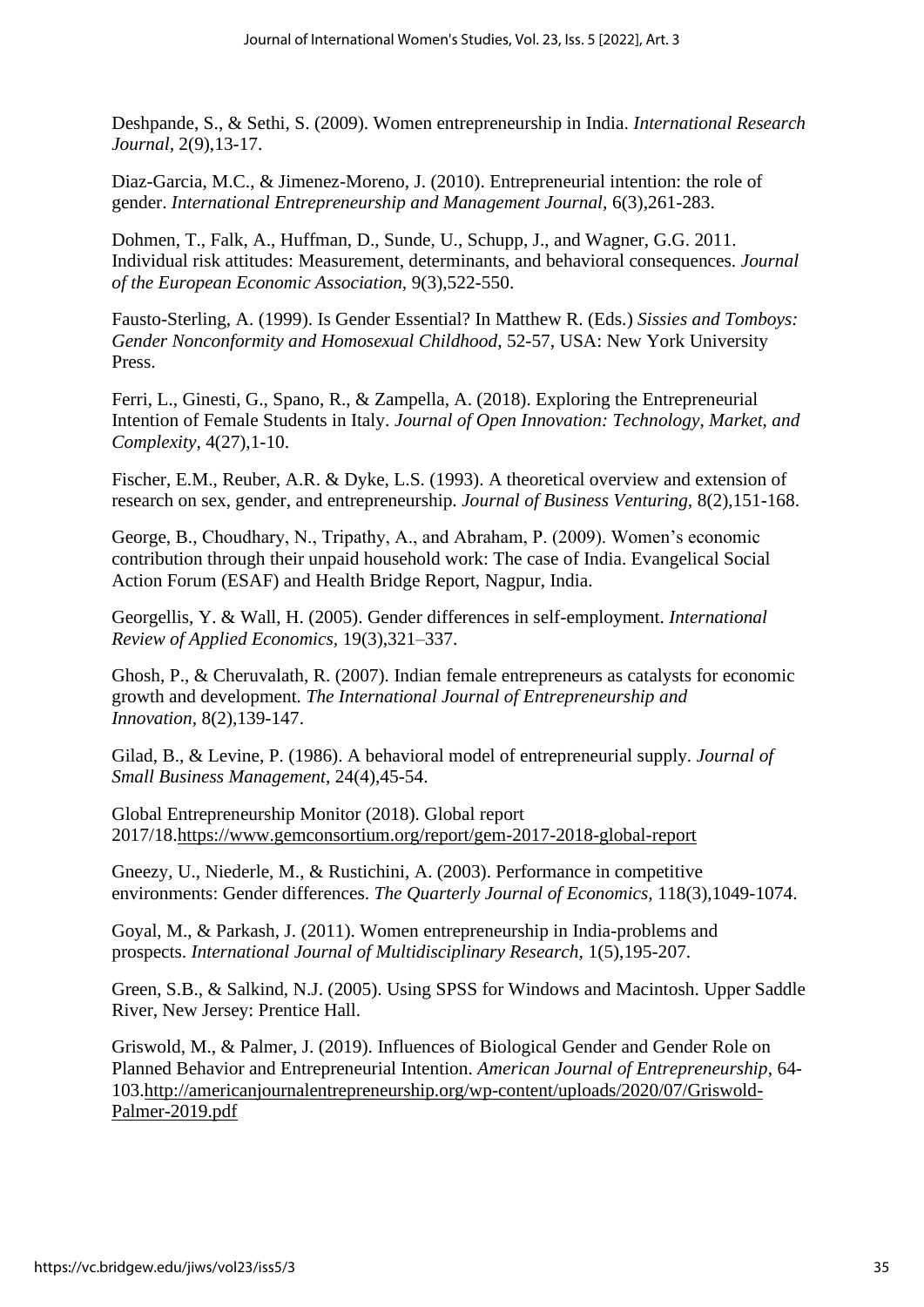Gupta, V K., Goktan, A.B., & Gunay, G. (2014). Gender differences in evaluation of new business opportunity: A stereotype threat perspective. *Journal of Business Venturing,* 29(2),273-288.

Haus, I., Steinmetz, H., & Isidor, R. (2013). Gender effects on entrepreneurial intention: a meta-analytical structural equation model. *International Journal of Gender and Entrepreneurship,* 5(2),130-156.

Hisrich, R. & Brush, C. (1984). The woman entrepreneur: Management skills and business problems. *Journal of Small Business Management,* 22(1),30-37.

Holland, D.V., & Garrett, R.P. (2015). Entrepreneur start-up versus persistence decisions: A critical evaluation of expectancy and value. *International Small Business Journal,* 33(2),194- 215.

Hughes, K.D. (2006). Exploring motivation and success among Canadian women entrepreneurs. *Journal of Small Business & Entrepreneurship,* 19(2),107-120.

Hutasuhut, S. (2018). The roles of entrepreneurship knowledge, self-efficacy, family, education, and gender on entrepreneurial intention. *Dinamika Pendidikan*, 13(1),90-105.

Ismail, H.C., Shamsudin, F.M., & Chowdhury, M.S. (2012). An exploratory study of motivational factors on women entrepreneurship venturing in Malaysia. *Business and Economic Research,* 2(1),1-12.

Jennings, J.E., & Brush, C.G. (2013). Research on women entrepreneurs: challenges to (and from) the broader entrepreneurship literature? *Academy of Management Annals,* 7(1),663- 715.

Khanka, S.S. (2009). Motivational orientation of Assamese entrepreneurs in the SME sector. *The Journal of Entrepreneurship,* 18(2),209-218.

Koellinger, P., Minniti, M., & Schade, C. (2013). Gender differences in entrepreneurial propensity. *Oxford Bulletin of Economics and Statistics,* 75(2),213-234.

Kolvereid, L. (2016). Preference for Self-employment Prediction of New Business Start-up Intentions and Efforts. *The International Journal of Entrepreneurship and Innovation*, 17(2),100–109.

Kreitner, R. (1995). Management. Boston: Houghtoon Mifflin Group Company.

Kumar, S., MS, S.V., & Varadharajan, R. (2012). Role of Women Entrepreneurs in Perambalur District (Tamil Nadu). *Asian Academic Research Journal of Multidisciplinary,* 1(1),12-17.

Lalhunthara. (2015). Dimensions of entrepreneurial motivation. *The IUP Journal of Entrepreneurship Development,* 3(1),1-16.

Langowitz, N., & Minniti, M. (2007). The entrepreneurial propensity of women. *Entrepreneurship Theory and Practice,* 31(3),341–364.

Limbu, S., & Bordoloi, N. (2015). Women Entrepreneurship: Problems and Prospects in Rural Assam. *International Journal of Interdisciplinary Research in Science Society and Culture,* 1(1),117-125.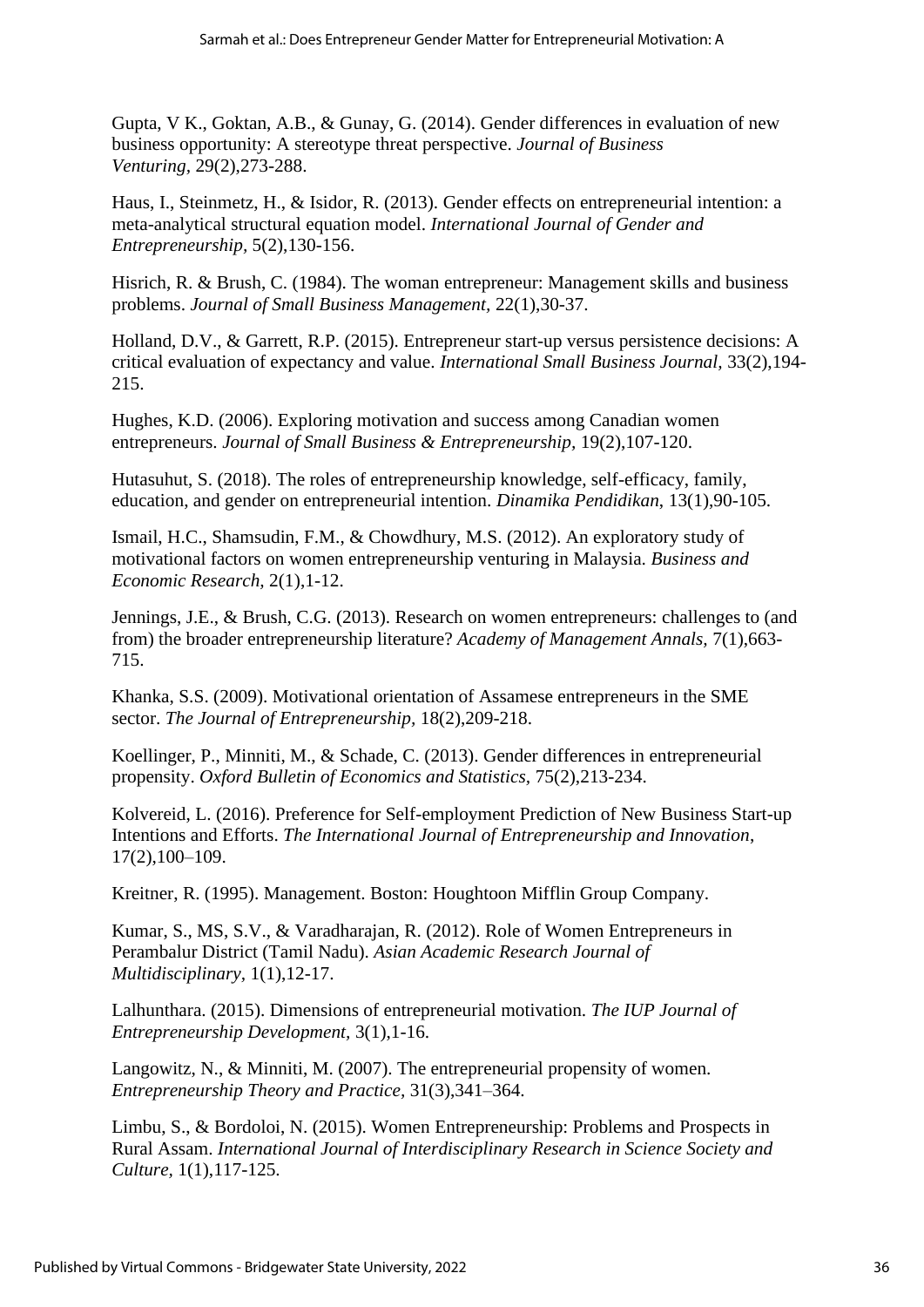Lips, H. M. (2020). Sex and gender: An introduction  $7<sup>th</sup>$  (Ed.). Long Grove, Illinois: Waveland Press, Inc.

MacFarland, T.W., & Yates J.M. (2016). Mann–Whitney U Test. In *Introduction to Nonparametric Statistics for the Biological Sciences Using R*, 103-132. Springer, Cham. [https://doi.org/10.1007/978-3-319-30634-6\\_4](https://doi.org/10.1007/978-3-319-30634-6_4)

Maehr, M.L., & Meyer, H.A. (1997). Understanding motivation and schooling: Where we've been, where we are, and where we need to go. *Educational Psychology Review,* 9(4),371-409.

Mali, D.D. (2004). Women Entrepreneurs in North East India: A Few Cases of Created Entrepreneurs. In Prabath SV, Rani VC, Shukla R & Rao G. (EDs.) *Women Entrepreneurs in India: Challenges and Achievements,* 1-2, NISIET Hyderabad: Indian Express Newspapers Ltd.

Marques, C.S., Ferreira, J.J., Gomes, D.N. & Rodrigues, R.G. (2012). Entrepreneurship education: How psychological, demographic and behavioural factors predict entrepreneurial intention. *Education+ Training,*54(8-9),657-672.

Morales-Gualdron, S.T., & Roig, S. (2005). The new venture decision: An analysis based on the GEM project database. *The International Entrepreneurship and Management Journal,* 1(4),479-499.

Naffziger, D.W., Hornsby, J.S., & Kuratko, D.F. (1994). A proposed research model of entrepreneurial motivation. *Entrepreneurship Theory and Practice,*18(3),29-42.

Nasiri, N., & Hamelin, N. (2018). Entrepreneurship driven by opportunity and necessity: effects of education, gender and occupation in MENA. *Asian Journal of Business Research*, 8(2),57-71.

Nowiński, W., Haddoud, M.Y., Lančarič, D., Egerová, D., & Czeglédi, C. (2019). The impact of entrepreneurship education, entrepreneurial self-efficacy and gender on entrepreneurial intentions of university students in the Visegrad countries. *Studies in Higher Education*, 44(2),361-379.

Ojewumi, A.K., Oyeleke, J.T., Agberotimi, F., & Adedayo, O. (2018). Obafemi Awolowo University undergraduate students: The influence of gender and self-efficacy on entrepreneurial intentions. *Journal of Pan African Studies*, 11(2),168-186.

Pandis, N. (2016). The chi-square test. *American Journal of Orthodontics and Dentofacial Orthopaedics*, 150(5),898-899.

Patel, V.G. (1987). Women entrepreneurship development. *Developing New Entrepreneurs. A Publication of the Entrepreneurship Development Institute of India, Ahmedabad*.

Pathak, H.N. (1972). The entrepreneur, technician and manager in small scale units. *Economic and Political Weekly Review of Management,* 7(48),179-187.

Perez-Quintana, A., Hormiga, E., Martori, J.C. & Madariaga, R. (2017). The influence of sex and gender-role orientation in the decision to become an entrepreneur. *International Journal of Gender and Entrepreneurship,* 9(1),8-30

Pharm, A.D., & Sritharan, R. (2013). Problems being faced by women entrepreneurs in rural areas. *The International Journal of Engineering and Science,* 2(3),52-55.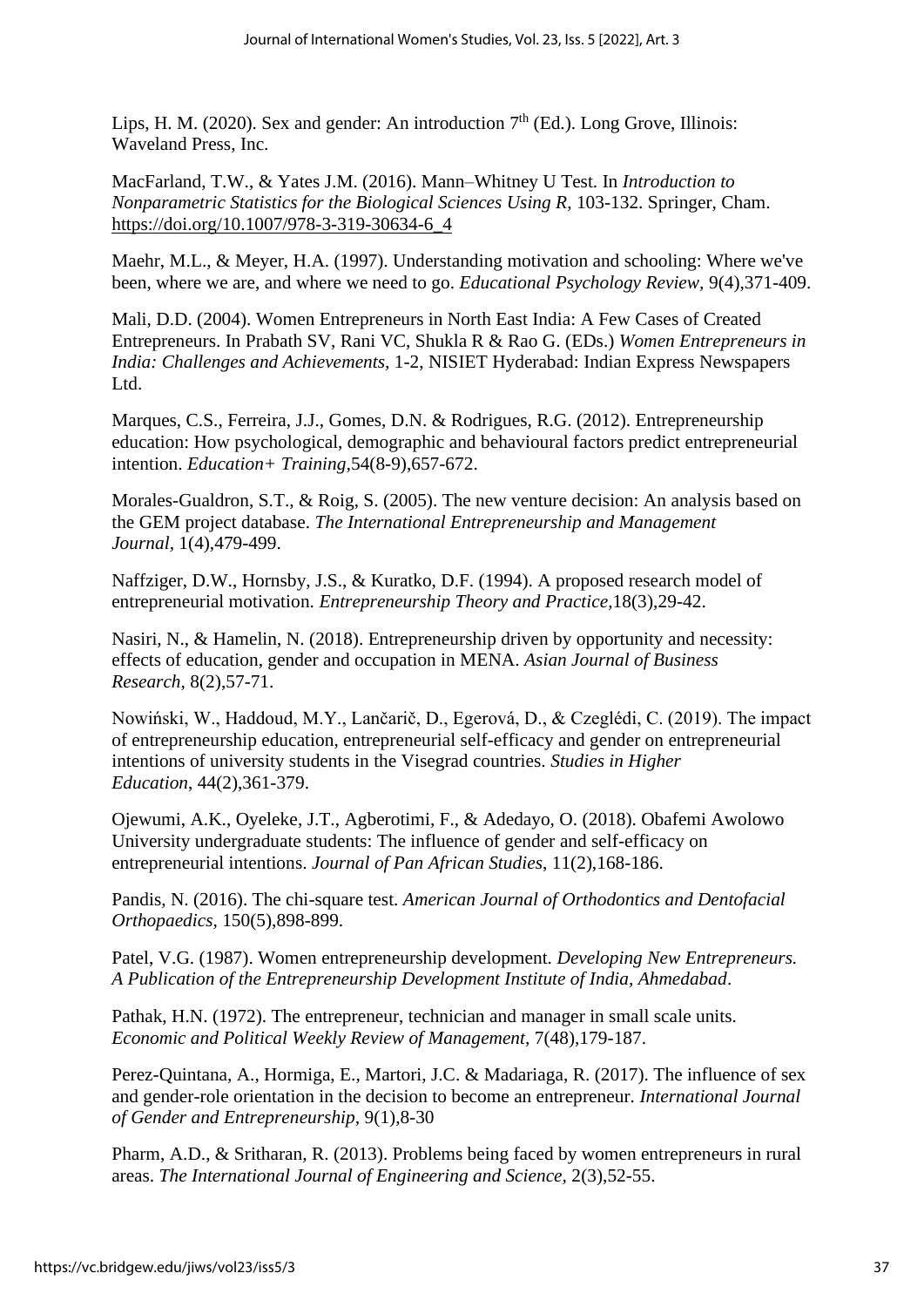Pryzgoda, J., & Chrisler, J.C. (2000). Definitions of Gender and Sex: The Subtleties of Meaning. *Sex Roles,* 43(7/8),553-569.

Ramswamy, R. (2010). Entrepreneurship in Handloom Clusters; A Case Study of Thenzawl, Mizoram. Doctoral dissertation, Mizoram University, India.

Rathna, C., Badrinath, V., & Anushan, S.S.S. (2016). A study on entrepreneurial motivation and challenges faced by women entrepreneurs in Thanjavur District. *Indian Journal of Science and Technology,* 9(27),1-10.

Ratho, A. (2020). Promoting Female Participation in Urban India's Labour Force. *ORF Issue Brief* No.34[.https://www.orfonline.org/research/promoting-female-participation-in-urban](https://www.orfonline.org/research/promoting-female-participation-in-urban-indias-labour-force-63693/)[indias-labour-force-63693/](https://www.orfonline.org/research/promoting-female-participation-in-urban-indias-labour-force-63693/)

Rayat, C.S. (2018). Chi-Square Test ( $\chi^2$  – Test). In *Statistical Methods in Medical Research*, 69-79. Singapore: Springer. [https://doi.org/10.1007/978-981-13-0827-7\\_9](https://doi.org/10.1007/978-981-13-0827-7_9)

Rosa, P., & Dawson, A. (2006). Gender and the commercialization of university science: academic founders of spinout companies. *Entrepreneurship and Regional Development,* 18(4),341-366.

Sahban, M.A., Ramalu, S.S., & Syahputra, R. (2016). The Influence of Social Support on Entrepreneurial Inclination among Business Students in Indonesia. *Information Management and Business Review*, 8(3),32-46.

Santos, F.J., Roomi, M.A., & Linan, F. 2016. About gender differences and the social environment in the development of entrepreneurial intentions. *Journal of Small Business Management,* 54(1),49-66.

Sarmah, A., Saikia, B. & Tripathi, D. (2021). Can unemployment be answered by Micro Small and Medium Enterprises? Evidence from Assam. *Indian Growth and Development Review*, 14(2),199-222.

Sen, A., & Anand, S. (1996). Gender Inequality in Human Development: Theories and Measurement. Background Papers: Human Development Report 1995.

Shahriar, A.Z.M. (2018). Gender differences in entrepreneurial propensity: Evidence from matrilineal and patriarchal societies. *Journal of Business Venturing,* 33(6),762-779.

Shane, S., Locke, E.A., & Collins, C.J. (2003). Entrepreneurial motivation. *Human Resource Management Review,* 13(2),257-279.

Sharma, D.D., & Dhameja, S. K. (2002). Women and Rural Entrepreneurship. Chandigarh: Abhishek Publications.

Shinnar, R.S., Giacomin, O., & Janssen, F. (2012). Entrepreneurial perceptions and intentions: the role of gender and culture. *Entrepreneurship Theory and Practice,* 36(3),465– 493.

Singh, A.D., & Raina, M. (2013).Women entrepreneurs in micro, small and medium enterprises. *International Journal of Management and Social Sciences Research,* 2(8),4-8.

Singh, K.P. (1993). Women entrepreneurs: Their profile and motivation. *The Journal of Entrepreneurship,* 2(1),47-58.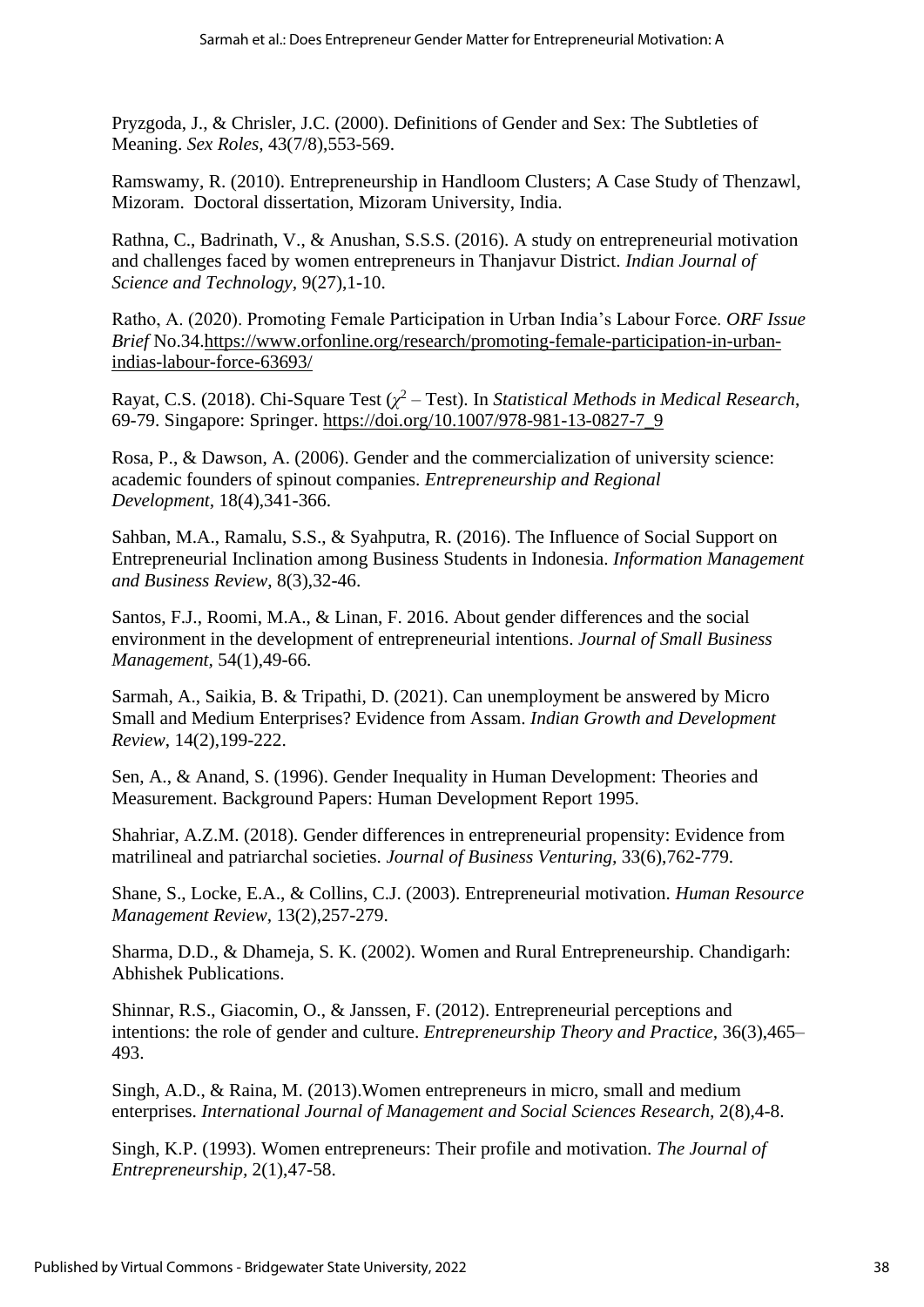Sinha, A. (2003) Experience of SMEs in south and south-east Asia. Washington, D.C. SEDF and World Bank.

Sinha, P. (2003). Women entrepreneurship in North East India: motivation, social support and constraints. *Indian Journal of Industrial Relations,* 38(4),425-443.

Tambunan, T. (2009). Women entrepreneurship in Asian developing countries: Their development and main constraints. *Journal of Development and Agricultural Economics,* 1(2),27-40.

Tharenou, P., & Conroy, D. (1994). Men and women managers' advancement: Personal or situational determinants. *Applied Psychology,* 43(1),5–31.

Toluyemi, S.T., Mubarak, S., & Temitope, T.T. (2016). Success Factors in Operational Performance of Micro, Small and Medium Enterprises (MSMEs) in Nigeria for Poverty Reduction. *American Journal of Business and Society*, 2(1),10-19.

Ufuk, H., & Özgen, Ö. (2001). Interaction between the business and family lives of women entrepreneurs in Turkey. *Journal of Business Ethics,* 31(2),95-106.

Veciana, J.M., Aponte, M., & Urbano, D. (2005). University students' attitudes towards entrepreneurship: A two country comparison. *The International Entrepreneurship and Management Journal,* 1(2),165-182.

Veena, M. & Nagaraja, N. (2013). Comparison of male and female entrepreneurs–An empirical study. *International Journal of Engineering and Management Research*, 3(6),138- 143.

Venugopal, V. (2016). Investigating women's intentions for entrepreneurial growth. *International Journal of Gender and Entrepreneurship,* 8(1),2-27.

Vracheva, V. & Stoyneva, I. (2020). Does Gender Equality Bridge or Buffer the Entrepreneurship Gender Gap? A cross-country investigation. *International Journal of Entrepreneurial Behavior & Research*, 26(8),1827-1844.

Wagner, J. (2004). What a difference a Y makes—Female and male nascent entrepreneurs in Germany (IZA DP No. 1134). *Forschungsinstitut zur Zukunft der Arbeit, Bonn, Germany*.

Walokar, D.M. (2001). Women Entrepreneurs. New Delhi: Himalaya Publishing House.

Watson, K., Hogarth-Scott, S., & Wilson, N. (1998). Small business start-ups: success factors and support implications. *International Journal of Entrepreneurial Behaviour & Research,* 4(3),217-238.

Welsh, D.H., Memili, E., Kaciak, E., & Al Sadoon, A. (2014). Saudi women entrepreneurs: A growing economic segment. *Journal of Business Research,* 67(5),758-762.

Wentling, R.M. (1996). A study of the career development and aspirations of women in middle management. *Human Resource Development Quarterly,* 7(3),253-270.

Wilson, F., Kickul, J., & Marlino, D. (2007). Gender, entrepreneurial self–efficacy, and entrepreneurial career intentions: Implications for entrepreneurship education. *Entrepreneurship Theory and Practice,* 31(3),387-406.